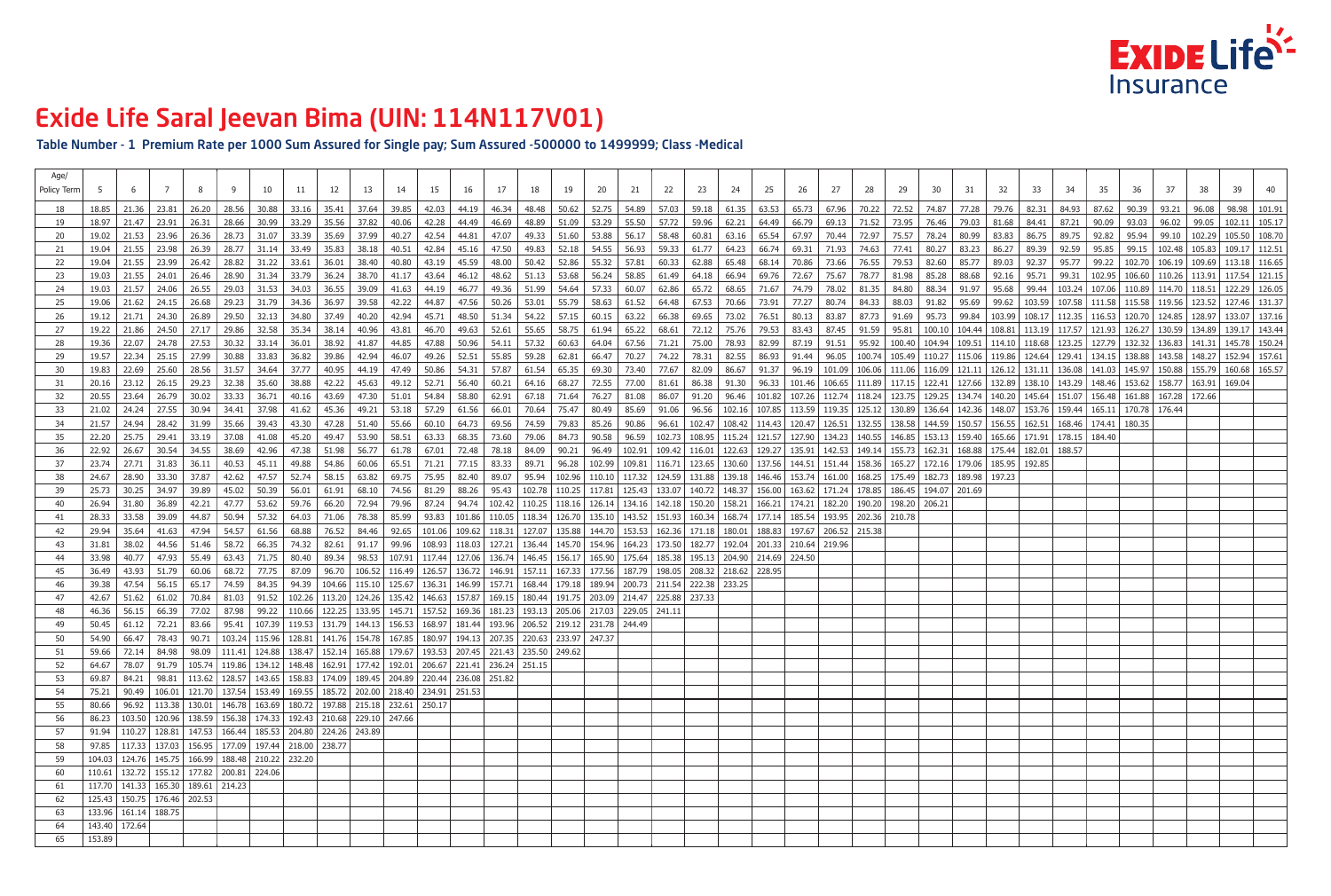### Table Number - 2 Monthly Premium Rate per 1000 Sum Assured for Regular pay; Sum Assured -500000 to 1499999; Class -Medical

| Age/<br>Policy Term |        |                                                                                                                                                                                   |  |  |  |  |  |  |  |  |                                                                                                                                                                                                                                 |        |                   |  |  |  |  |  |  |  |
|---------------------|--------|-----------------------------------------------------------------------------------------------------------------------------------------------------------------------------------|--|--|--|--|--|--|--|--|---------------------------------------------------------------------------------------------------------------------------------------------------------------------------------------------------------------------------------|--------|-------------------|--|--|--|--|--|--|--|
|                     |        |                                                                                                                                                                                   |  |  |  |  |  |  |  |  | 0.4209 0.4317 0.4264 0.4296 0.4284 0.4287 0.4300 0.4322 0.4331 0.4349 0.4335 0.4335 0.4318 0.4312 0.4314 0.4312 0.4312 0.4314 0.4312 0.4314 0.4317 0.4321 0.4323 0.4347 0.4327 0.4347 0.4347 0.4347 0.4347 0.4347 0.4447 0.4447 |        |                   |  |  |  |  |  |  |  |
| 19                  |        |                                                                                                                                                                                   |  |  |  |  |  |  |  |  | 0.4336   0.4341   0.4286   0.4318   0.4306   0.4306   0.4309   0.4322   0.4324   0.4374   0.4373   0.4373   0.4379   0.4349   0.4349   0.4349   0.4349   0.4349   0.4349   0.4349   0.4340   0.4342   0.4342   0.436   0.4321   |        |                   |  |  |  |  |  |  |  |
| -20                 |        |                                                                                                                                                                                   |  |  |  |  |  |  |  |  | 0.4354   0.4299   0.4331   0.4319   0.4321   0.4321   0.4325   0.4335   0.4358   0.4389   0.4389   0.4389   0.4375   0.4367   0.4359   0.4359   0.4359   0.4367   0.4367   0.4359   0.4359   0.4364   0.4370   0.4378   0.4402  |        |                   |  |  |  |  |  |  |  |
| -21                 |        |                                                                                                                                                                                   |  |  |  |  |  |  |  |  | 0.436  0.4360  0.4304  0.4337  0.4325  0.4329  0.4324  0.4344  0.4368  0.4400  0.4400  0.4308  0.4388  0.4388  0.4375  0.4375  0.4375  0.4375  0.4375  0.4379  0.4392  0.4416  0.4392  0.4416  0.4416  0.4414  0.4479  0.4544   |        |                   |  |  |  |  |  |  |  |
| 22                  |        |                                                                                                                                                                                   |  |  |  |  |  |  |  |  | 0.4330 0.4330 0.4339 0.4339 0.4333 0.4350 0.4376 0.4409 0.4401 0.4400 0.4393 0.4399 0.4399 0.4399 0.4399 0.4399 0.4399 0.4399 0.4399 0.4411 0.4405 0.4411 0.4405 0.4414 0.4405 0.4414 0.4405 0.4416 0.4447 0.4447 0.4494 0.4525 |        |                   |  |  |  |  |  |  |  |
| -23                 |        |                                                                                                                                                                                   |  |  |  |  |  |  |  |  | 0.4307 0.4307 0.4341 0.4333 0.4333 0.4335 0.4357 0.4385 0.4419 0.4413 0.4414 0.4409 0.4414 0.4409 0.4407 0.4409 0.4413 0.4413 0.4421 0.4421 0.4484 0.4542 0.4544 0.4582 0.4627 0.4627 0.462 0.462 0.4544 0.4542 0.4544 0.4582 0 |        |                   |  |  |  |  |  |  |  |
| 24                  |        |                                                                                                                                                                                   |  |  |  |  |  |  |  |  | 0.4355   0.4355   0.4355   0.4346   0.4346   0.4348   0.4348   0.4368   0.4368   0.4434   0.4434   0.4432   0.4432   0.4429   0.4429   0.4433   0.4440   0.4450   0.4450   0.4450   0.4450   0.4450   0.4533   0.4567   0.4607  |        |                   |  |  |  |  |  |  |  |
| 25                  | 0.4458 |                                                                                                                                                                                   |  |  |  |  |  |  |  |  | 0.4356   0.4317   0.4356   0.4352   0.4363   0.4363   0.4385   0.4417   0.4456   0.4456   0.4457   0.4457   0.4456   0.4457   0.4456   0.4457   0.4456   0.4456   0.4456   0.4456   0.4456   0.4474   0.4488   0.4474   0.4488  |        |                   |  |  |  |  |  |  |  |
| 26                  |        |                                                                                                                                                                                   |  |  |  |  |  |  |  |  | 0.4378   0.4373   0.4372   0.4372   0.4385   0.4410   0.4444   0.4485   0.4495   0.4495   0.4497   0.4492   0.4497   0.459   0.4593   0.4593   0.4583   0.4583   0.4785   0.4674   0.4630   0.4593   0.4674   0.4785   0.4785   |        |                   |  |  |  |  |  |  |  |
| 27                  |        |                                                                                                                                                                                   |  |  |  |  |  |  |  |  | 0.4397   0.4393   0.4398   0.4400   0.4416   0.4414   0.4444   0.4480   0.4524   0.4536   0.4535   0.4535   0.4539   0.4536   0.4539   0.4547   0.4547   0.4673   0.4673   0.4673   0.4673   0.4773   0.4773   0.4906   0.4905  |        |                   |  |  |  |  |  |  |  |
| -28                 |        |                                                                                                                                                                                   |  |  |  |  |  |  |  |  | 0.4425   0.4384   0.4433   0.4438   0.4438   0.4438   0.4457   0.4488   0.458   0.4575   0.4575   0.4575   0.4575   0.4575   0.4590   0.4599   0.4599   0.4611   0.4629   0.4654   0.4685   0.4725   0.4723   0.4895   0.5052   |        |                   |  |  |  |  |  |  |  |
| -29                 |        |                                                                                                                                                                                   |  |  |  |  |  |  |  |  | 0.4463 0.4426 0.4426 0.4479 0.4487 0.4510 0.4545 0.4588 0.4588 0.4638 0.4638 0.4661 0.4661 0.4672 0.4690 0.4714 0.4746 0.4787 0.4837 0.4895 0.4895 0.5324 0.5324 0.5341 0.5780 0.5661 0.5780 0.5901 0.6023 0.6147 0.6273 0.6399 |        |                   |  |  |  |  |  |  |  |
| 30                  |        |                                                                                                                                                                                   |  |  |  |  |  |  |  |  | 0.4539 0.4533 0.4480 0.4538 0.4549 0.4574 0.4654 0.4651 0.4614 0.4661 0.4716 0.4716 0.4738 0.4747 0.4763 0.4747 0.4763 0.4787 0.4860 0.4911 0.4860 0.4911 0.5315 0.5215 0.5315 0.5315 0.5534 0.5534 0.5590 0.6027 0.6027 0.6156 |        |                   |  |  |  |  |  |  |  |
| -31                 |        |                                                                                                                                                                                   |  |  |  |  |  |  |  |  | 0.4575   0.4546   0.4609   0.4605   0.4655   0.4698   0.4749   0.4808   0.4808   0.4835   0.4849   0.4849   0.4849   0.4946   0.4945   0.4945   0.4948   0.5530   0.5314   0.5430   0.5530   0.5649   0.5773   0.5901   0.603   |        |                   |  |  |  |  |  |  |  |
| -32                 |        |                                                                                                                                                                                   |  |  |  |  |  |  |  |  | 0.4719   0.4651   0.4626   0.4694   0.4715   0.4715   0.4750   0.4797   0.4853   0.4918   0.4950   0.4970   0.502   0.5034   0.5097   0.5161   0.5238   0.5326   0.5326   0.5534   0.5765   0.5996   0.6040   0.6178   0.6438   |        |                   |  |  |  |  |  |  |  |
| -33                 |        |                                                                                                                                                                                   |  |  |  |  |  |  |  |  | 0.4739   0.4739   0.4739   0.4793   0.4859   0.4859   0.4952   0.4974   0.5085   0.5085   0.5085   0.5114   0.5155   0.5209   0.5275   0.5354   0.5548   0.5662   0.5784   0.5085   0.6132   0.6337   0.6483   0.6632   0.6783  |        |                   |  |  |  |  |  |  |  |
| -34                 |        |                                                                                                                                                                                   |  |  |  |  |  |  |  |  | 0.4938   0.4828   0.4929   0.4928   0.4939   0.4939   0.4936   0.5045   0.5045   0.5115   0.5115   0.5243   0.5243   0.5243   0.5243   0.5336   0.5403   0.5404   0.5578   0.5606   0.5804   0.5932   0.6069   0.6212   0.6359  |        |                   |  |  |  |  |  |  |  |
| -35                 |        |                                                                                                                                                                                   |  |  |  |  |  |  |  |  | 0.5031 0.7521 0.4952 0.4952 0.5041 0.5078 0.5131 0.5131 0.5198 0.5277 0.5367 0.5426 0.5479 0.5426 0.5629 0.5726 0.5629 0.5726 0.5837 0.5837 0.5837 0.6094 0.6237 0.6386 0.6541 0.6699 0.6886 0.7023 0.7188 0.7354 0.7521 0.7690 |        |                   |  |  |  |  |  |  |  |
| -36                 |        |                                                                                                                                                                                   |  |  |  |  |  |  |  |  | 0.5192 0.5237 0.5245 0.5294 0.5094 0.5192 0.5237 0.5298 0.5375 0.5375 0.5464 0.5567 0.5640 0.5707 0.5707 0.5791 0.6006 0.6133 0.6422 0.6422 0.6422 0.6577 0.6739 0.6904 0.7072 0.7243 0.7416 0.7589 0.7764 0.7941 0.8121 0.8121 |        |                   |  |  |  |  |  |  |  |
| 37                  |        |                                                                                                                                                                                   |  |  |  |  |  |  |  |  | 0.5293   0.5252   0.5255   0.5363   0.5417   0.5490   0.5577   0.5680   0.5799   0.5887   0.5887   0.6073   0.6019   0.6323   0.6469   0.6623   0.6786   0.6786   0.7127   0.7303   0.7481   0.7661   0.7843   0.8026   0.8212  |        |                   |  |  |  |  |  |  |  |
| -38                 |        |                                                                                                                                                                                   |  |  |  |  |  |  |  |  | 0.5427 0.5439 0.5559 0.5624 0.5709 0.5811 0.5930 0.6066 0.6173 0.6276 0.6397 0.6533 0.6884 0.7013 0.7189 0.7369 0.7369 0.7739 0.7927 0.8116 0.8308 0.8503 0.8700 0.8900 0.9103 0.9309 0.9309 0.9309 0.9309 0.9309 0.9309 0.7553 |        |                   |  |  |  |  |  |  |  |
| 39                  |        |                                                                                                                                                                                   |  |  |  |  |  |  |  |  | 0.5629 0.5625   0.5625   0.5648   0.5783   0.5861   0.5961   0.6080   0.6218   0.6375   0.6502   0.6624   0.6764   0.6919   0.7086   0.7261   0.7444   0.7632   0.7823   0.8017   0.8213   0.8411   0.8612   0.8815   0.9022    |        |                   |  |  |  |  |  |  |  |
| 40                  |        |                                                                                                                                                                                   |  |  |  |  |  |  |  |  | 0.5864   0.5851   0.5887   0.6038   0.6133   0.6251   0.6390   0.6550   0.6729   0.6877   0.7020   0.7179   0.7350   0.7732   0.7722   0.8116   0.818   0.8318   0.8523   0.8729   0.8939   0.9151   0.9367   0.9587   0.9810   |        |                   |  |  |  |  |  |  |  |
| -41                 |        |                                                                                                                                                                                   |  |  |  |  |  |  |  |  | 0.6109 0.6109 0.6101 0.6333 0.6446 0.6585 0.6747 0.6931 0.7134 0.7303 0.7466 0.7642 0.7830 0.8026 0.8228 0.8435 0.8645 0.8857 0.9073 0.9291 0.9513 0.9738 0.9968 1.0202 1.0439                                                  |        |                   |  |  |  |  |  |  |  |
| -42                 |        |                                                                                                                                                                                   |  |  |  |  |  |  |  |  | 0.6407   0.6407   0.6477   0.6674   0.6809   0.6972   0.7159   0.7367   0.7594   0.7784   0.7964   0.8157   0.8359   0.8767   0.8781   0.8999   0.920   0.9444   0.9671   0.9902   1.0138   1.0378   1.0622   1.0870            |        |                   |  |  |  |  |  |  |  |
| -43                 |        | 0.6715   0.6752   0.6843   0.7067   0.7228   0.7416   0.7629   0.7862   0.8112   0.8321   0.8517   0.8724   0.8939   0.9159   0.9384   0.9613   0.9845   1.0081   1.0322   1.0567 |  |  |  |  |  |  |  |  |                                                                                                                                                                                                                                 | 1.0818 | $1.1073$   1.1333 |  |  |  |  |  |  |  |
|                     |        |                                                                                                                                                                                   |  |  |  |  |  |  |  |  | 0.7092   0.7152   0.7267   0.7522   0.7709   0.7923   0.8161   0.8419   0.8690   0.8917   0.9127   0.9346   0.9572   0.9803   1.0039   1.0280   1.0524   1.0774   1.1029   1.1290   1.1257   1.1829                             |        |                   |  |  |  |  |  |  |  |
|                     |        |                                                                                                                                                                                   |  |  |  |  |  |  |  |  | 0.7531   0.7615   0.7757   0.8045   0.8259   0.8499   0.8761   0.9040   0.9332   0.9574   0.9795   1.0025   1.0261   1.0504   1.0751   1.1004   1.1004   1.1263   1.1528   1.1799   1.2077   1.2362                             |        |                   |  |  |  |  |  |  |  |
|                     |        | 0.8040 0.8150 0.8319 0.8641 0.8880 0.9144 0.9428 0.9727 1.0037 1.0291 1.0522 1.0762 1.1009 1.1263 1.1523 1.1790 1.2064 1.2345 1.2635 1.2932                                       |  |  |  |  |  |  |  |  |                                                                                                                                                                                                                                 |        |                   |  |  |  |  |  |  |  |
| -47                 |        | 0.8624 0.8761 0.8956 0.9311 0.9573 0.9859 1.0162 1.0479 1.0805 1.1069 1.1310 1.1559 1.1818 1.2084 1.2358 1.2641 1.2932 1.3233 1.3542                                              |  |  |  |  |  |  |  |  |                                                                                                                                                                                                                                 |        |                   |  |  |  |  |  |  |  |
| -48                 |        | 0.9288 0.9450 0.9450 0.9669 1.0055 1.0338 1.0642 1.0962 1.1294 1.1635 1.1910 1.2159 1.2419 1.2409 1.2690 1.2970 1.3261 1.3261 1.3561 1.3872 1.4193                                |  |  |  |  |  |  |  |  |                                                                                                                                                                                                                                 |        |                   |  |  |  |  |  |  |  |
| 49                  |        | 1.0030   1.0215   1.0456   1.0871   1.1171   1.1490   1.1824   1.2170   1.2526   1.2812   1.3071   1.3343   1.3628   1.3924   1.4233   1.4554   1.4887                            |  |  |  |  |  |  |  |  |                                                                                                                                                                                                                                 |        |                   |  |  |  |  |  |  |  |
| 50                  |        | 1.0849 1.1052 1.1310 1.1752 1.2065 1.2398 1.2746 1.3106 1.3478 1.3775 1.4045 1.4331 1.4632 1.4948 1.5278 1.5623                                                                   |  |  |  |  |  |  |  |  |                                                                                                                                                                                                                                 |        |                   |  |  |  |  |  |  |  |
| 51                  |        | 1.1736   1.1952   1.2223   1.2691   1.3016   1.3361   1.3722   1.4098   1.4488   1.4799   1.5083   1.5385   1.5707   1.6045   1.6400                                              |  |  |  |  |  |  |  |  |                                                                                                                                                                                                                                 |        |                   |  |  |  |  |  |  |  |
|                     |        | 1.2680   1.2906   1.3187   1.3678   1.4015   1.4373   1.4750   1.5144   1.5555   1.5883   1.6184   1.6508   1.6853   1.7217                                                       |  |  |  |  |  |  |  |  |                                                                                                                                                                                                                                 |        |                   |  |  |  |  |  |  |  |
|                     |        | 1.3671   1.3904   1.4194   1.4708   1.5057   1.5431   1.5827   1.6243   1.6680   1.7030   1.7353   1.7701   1.8074                                                                |  |  |  |  |  |  |  |  |                                                                                                                                                                                                                                 |        |                   |  |  |  |  |  |  |  |
|                     |        | 1.4699   1.4937   1.5236   1.5776   1.6141   1.6534   1.6953   1.7396   1.7865   1.8242   1.8591   1.8969                                                                         |  |  |  |  |  |  |  |  |                                                                                                                                                                                                                                 |        |                   |  |  |  |  |  |  |  |
| 55                  |        | 1.5754 1.6000 1.6310 1.6880 1.7265 1.7683 1.8131 1.8608 1.9114 1.9525 1.9906                                                                                                      |  |  |  |  |  |  |  |  |                                                                                                                                                                                                                                 |        |                   |  |  |  |  |  |  |  |
| -56                 |        | 1.6836 1.7092 1.7418 1.8024 1.8435 1.8884 1.9368 1.9887 2.0437 2.0888                                                                                                             |  |  |  |  |  |  |  |  |                                                                                                                                                                                                                                 |        |                   |  |  |  |  |  |  |  |
|                     |        | 1.7947   1.8219   1.8566   1.9216   1.9660   2.0148   2.0676   2.1243   2.1847                                                                                                    |  |  |  |  |  |  |  |  |                                                                                                                                                                                                                                 |        |                   |  |  |  |  |  |  |  |
| 58                  |        | 1.9095 1.9390 1.9767 2.0468 2.0953 2.1490 2.2071 2.2694                                                                                                                           |  |  |  |  |  |  |  |  |                                                                                                                                                                                                                                 |        |                   |  |  |  |  |  |  |  |
| 59                  |        | 2.0296 2.0621 2.1037 2.1800 2.2336 2.2929 2.3571                                                                                                                                  |  |  |  |  |  |  |  |  |                                                                                                                                                                                                                                 |        |                   |  |  |  |  |  |  |  |
| 60                  |        | 2.1569 2.1935 2.2400 2.3236 2.3832 2.4490                                                                                                                                         |  |  |  |  |  |  |  |  |                                                                                                                                                                                                                                 |        |                   |  |  |  |  |  |  |  |
| -61                 |        | 2.2940   2.3357   2.3880   2.4801   2.5467                                                                                                                                        |  |  |  |  |  |  |  |  |                                                                                                                                                                                                                                 |        |                   |  |  |  |  |  |  |  |
| 62                  |        | 2.4436   2.4914   2.5506   2.6524                                                                                                                                                 |  |  |  |  |  |  |  |  |                                                                                                                                                                                                                                 |        |                   |  |  |  |  |  |  |  |
| -63                 |        | $2.6086$   2.6636   2.7308                                                                                                                                                        |  |  |  |  |  |  |  |  |                                                                                                                                                                                                                                 |        |                   |  |  |  |  |  |  |  |
| 64                  |        | 2.7921 2.8554                                                                                                                                                                     |  |  |  |  |  |  |  |  |                                                                                                                                                                                                                                 |        |                   |  |  |  |  |  |  |  |
| 65                  | 2.9973 |                                                                                                                                                                                   |  |  |  |  |  |  |  |  |                                                                                                                                                                                                                                 |        |                   |  |  |  |  |  |  |  |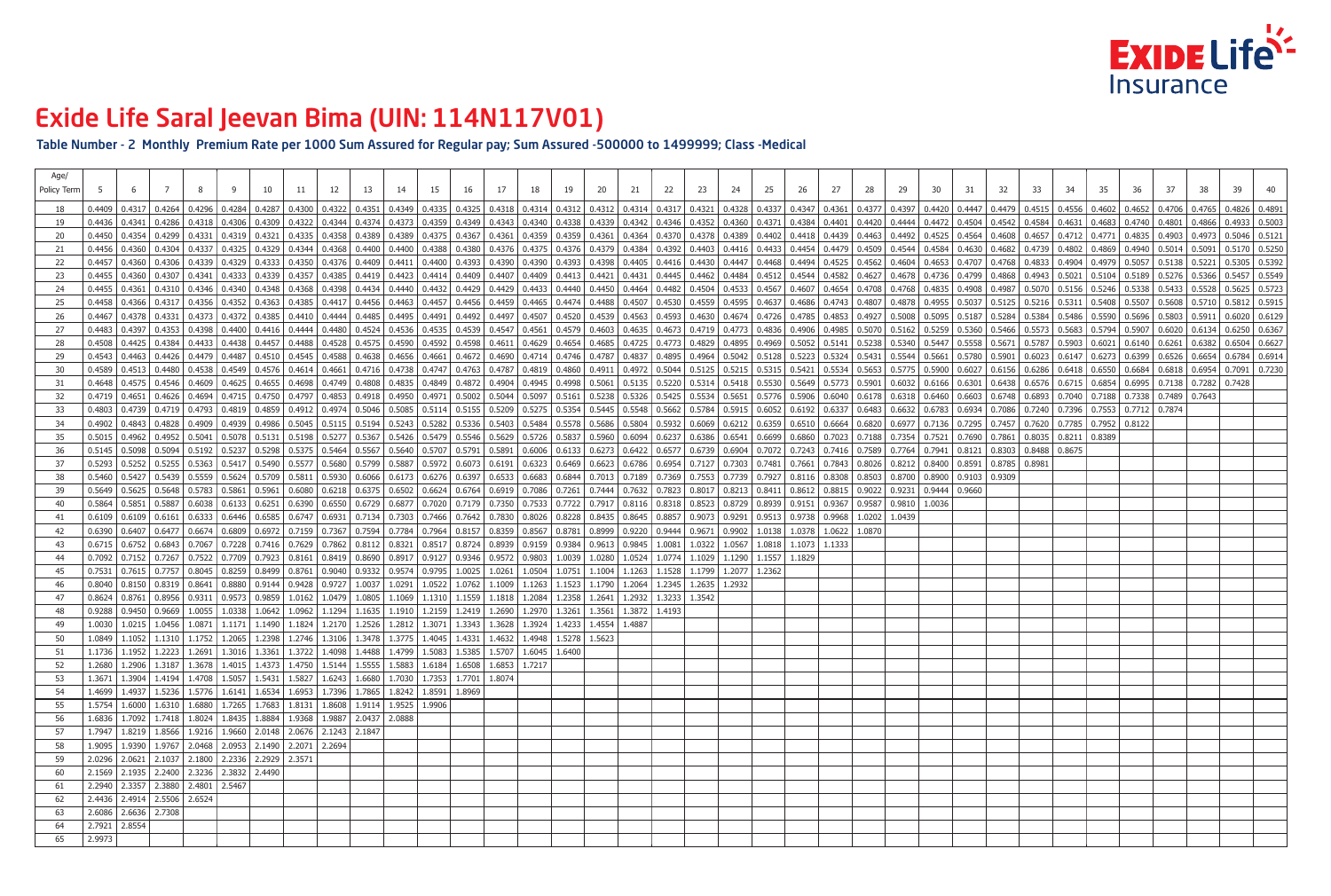Table Number - 3 Monthly Premium Rate per 1000 Sum Assured for Limited pay; Sum Assured -500000 to 1499999; PPT - 5; Class -Medical

| Age/               |                 |                               |                                                      |        |                 |                                                                                                                                                        |                 |                                                                         |                   |                                       |                                       |                   |                                                     |        |                                              |        |                                              |                            |                                                  |        |                                     |                 |                                                                                                                                               |               |                                |                  |               |                   |        |        |        |
|--------------------|-----------------|-------------------------------|------------------------------------------------------|--------|-----------------|--------------------------------------------------------------------------------------------------------------------------------------------------------|-----------------|-------------------------------------------------------------------------|-------------------|---------------------------------------|---------------------------------------|-------------------|-----------------------------------------------------|--------|----------------------------------------------|--------|----------------------------------------------|----------------------------|--------------------------------------------------|--------|-------------------------------------|-----------------|-----------------------------------------------------------------------------------------------------------------------------------------------|---------------|--------------------------------|------------------|---------------|-------------------|--------|--------|--------|
| <b>Policy Term</b> |                 |                               | 12                                                   | 13.    | 14              | 15                                                                                                                                                     | 16              |                                                                         | 18                | 19                                    | 20                                    |                   | 22                                                  | 23     | 24                                           | 25     | 26                                           |                            | 28                                               | 29     | 30                                  | 31              | 32                                                                                                                                            | 33            |                                | 35               | 36            | -37               | 38     | 39     |        |
|                    | 0.6914          | $0.7267$ 0.7603               |                                                      | 0.7925 |                 | 0.8238   0.8543                                                                                                                                        |                 | $0.8843$   0.9140   0.9436   0.9731   1.0024   1.0314   1.0603   1.0890 |                   |                                       |                                       |                   |                                                     |        |                                              |        |                                              |                            | 1.1177   1.1465   1.1756   1.2052   1.2360       |        | $1.2675$   1.2998   1.3329   1.3671 |                 |                                                                                                                                               |               | $1.4023$   1.4385   1.4757     |                  | 1.5137        | 1.5526            | 1.5920 | 1.6319 | 1.6729 |
| 19                 |                 | $0.6949$   0.7303   0.7642    |                                                      |        | $0.7967$ 0.8284 | 0.8595                                                                                                                                                 |                 | $0.8901$   0.9204   0.9507   0.9811                                     |                   |                                       | 1.0112 1.0411                         |                   | 1.0710                                              |        | $1.1008$   1.1306   1.1606                   |        |                                              |                            | 1.1912   1.2226   1.2553                         |        | 1.2887   1.3232   1.3586   1.3952   |                 |                                                                                                                                               |               | 1.4329   1.4716   1.5113       |                  |               | $1.5518$   1.5930 | 1.6347 | 1.6775 | 1.7206 |
| -20                | 0.6969          | $\mid 0.7326 \mid 0.7667$     |                                                      | 0.7998 | 0.8320          | 0.8636                                                                                                                                                 | 0.8950   0.9261 |                                                                         |                   | $\vert 0.9574 \vert 0.9887 \vert$     |                                       |                   |                                                     |        |                                              |        |                                              |                            |                                                  |        |                                     |                 | 1.0198   1.0507   1.0817   1.1126   1.1437   1.1753   1.2076   1.2414   1.2761   1.3118   1.3486   1.3867   1.4260   1.4663   1.5077   1.5500 |               |                                |                  |               | $1.5930$   1.6366 | 1.6814 | 1.7264 | 1.7714 |
| -21                | 0.6980          | $0.7341$ 0.7687               |                                                      | 0.8022 | 0.8351          | 0.8675                                                                                                                                                 | 0.8997          | 0.9319                                                                  |                   | $\vert$ 0.9643 $\vert$ 0.9966 $\vert$ |                                       | $1.0288$   1.0609 | 1.0930                                              |        | $1.1253$   1.1579   1.1913                   |        |                                              |                            | $1.2262$   1.2622   1.2993                       |        | $1.3376$ 1.3772                     | 1.4182          | 1.4603                                                                                                                                        |               | $1.5034$   1.5475   1.5924     |                  | 1.6382        | 1.6851            | 1.7321 | 1.7791 | 1.8260 |
|                    | 0.6989          | 0.7353   0.7704               |                                                      | 0.8047 | 0.8383          | 0.8717                                                                                                                                                 |                 | $0.9049$   0.9384   0.9720   1.0054                                     |                   |                                       | 1.0387                                | 1.0721            | 1.1057                                              |        | $1.1395$   1.1740   1.2101                   |        |                                              |                            | 1.2475   1.2861   1.3259                         |        | $1.3672$   1.4098                   | 1.4537          | 1.4988                                                                                                                                        | 1.5449        | 1.5918 1.6399                  |                  | 1.6889        | 1.7380            | 1.7872 | 1.8363 | 1.8851 |
|                    | 0.6999          | $0.7369$ 0.7727               |                                                      | 0.8077 | 0.8424          | 0.8768                                                                                                                                                 | 0.9114          | 0.9462                                                                  |                   | 0.9810   1.0157                       | 1.0504                                | 1.0853            | 1.1204                                              |        | $1.1562$   1.1935   1.2324                   |        |                                              |                            | 1.2725   1.3139   1.3569                         |        | $1.4014$ 1.4472                     | 1.4942          | 1.5424                                                                                                                                        |               | $1.5913$   $1.6420$   $1.6932$ |                  | 1.7446        | 1.7961            | 1.8474 | 1.8985 | 1.9493 |
| -24                | $0.7016$ l      | $\mid 0.7392 \mid 0.7759$     |                                                      | 0.8119 | 0.8477          | 0.8835                                                                                                                                                 | 0.9196          | 0.9558   0.9918   1.0280                                                |                   |                                       |                                       | $1.0643$   1.1008 | 1.1379                                              | 1.1766 | 1.2170 1.2587                                |        |                                              |                            | $1.3019$   1.3466   1.3930                       |        | 1.4408 1.4900                       | $1.5402$ 1.5917 |                                                                                                                                               |               | $1.6448$   1.6983   1.7521     |                  | 1.8060        | 1.8597            | 1.9132 | 1.9664 | 2.0193 |
|                    | 0.7044          | $\mid 0.7428 \mid 0.7805$     |                                                      | 0.8177 | 0.8549          | 0.8923                                                                                                                                                 | $0.9299$ $ $    | 0.9675   1.0051                                                         |                   |                                       | $1.0428$   1.0809   1.1195            |                   | 1.1595                                              |        | 1.2015   1.2449   1.2899                     |        |                                              |                            | $1.3365$   1.3850   1.4349                       |        | $1.4862$   1.5388                   | $1.5929$ 1.6484 |                                                                                                                                               |               | $1.7045$   1.7608   1.8172     |                  | 1.8734        | 1.9294            | 1.9852 | 2.0406 | 2.0957 |
| -26                | 0.7085          | 0.7480                        | 0.7868                                               | 0.8254 | 0.8642          | 0.9034                                                                                                                                                 | 0.9425          | 0.9817                                                                  | 1.0210            | 1.0607                                | 1.1009                                | 1.1423            | 1.1860                                              | 1.2312 | 1.2780                                       | 1.3267 | 1.3772 1.4294                                |                            | 1.4831                                           | 1.5380 | 1.5949                              | 1.6530   1.7117 |                                                                                                                                               | 1.7706        | 1.8297                         | 1.8886           | 1.9472        | 2.0056            | 2.0637 | 2.1214 | 2.1789 |
|                    | 0.7142          | $0.7549$ 0.7952               |                                                      | 0.8355 | 0.8762          | $0.9170$ $ $                                                                                                                                           | 0.9578          | 0.9989                                                                  | 1.0402            | 1.0821                                |                                       | $1.1250$   1.1705 | 1.2175                                              | 1.2664 | 1.3171                                       | 1.3699 |                                              |                            | 1.4244   1.4805   1.5380                         | 1.5978 | 1.6586                              | 1.7200          | 1.7818                                                                                                                                        |               | $1.8436$   1.9053   1.9668     |                  |               | 2.0279 2.0888     | 2.1494 | 2.2096 | 2.2697 |
|                    | $0.7219$ 0.7640 |                               | 0.8059                                               | 0.8482 | 0.8908          | 0.9335                                                                                                                                                 | 0.9763          | 1.0194                                                                  | 1.0631            | 1.1077                                |                                       | $1.1549$   1.2039 | 1.2548                                              | 1.3078 | 1.3629                                       | 1.4199 |                                              |                            | $1.4785$   1.5389   1.6016                       |        | $1.6652$   1.7295                   | 1.7942          | 1.8589                                                                                                                                        | 1.9236        | 1.9881                         | $ 2.0522\rangle$ | 2.1160 2.1795 |                   | 2.2427 | 2.3057 | 2.3685 |
|                    | 0.7317          | $\vert$ 0.7755 $\vert$ 0.8194 |                                                      | 0.8639 | 0.9084          | 0.9531                                                                                                                                                 | 0.9981          | 1.0437                                                                  | 1.0901            |                                       | $1.1391 \mid 1.1902 \mid 1.2433 \mid$ |                   | 1.2986                                              | 1.3561 | $1.4158$ 1.4771                              |        |                                              |                            | $1.5405$   1.6061   1.6728                       |        | 1.7402   1.8079                     |                 | 1.8758 1.9436                                                                                                                                 |               | $2.0111$   2.0784   2.1453     |                  | 2.2119        | 2.2782            | 2.3443 | 2.4102 | 2.4768 |
| 30                 | 0.7438          | 0.7896                        | 0.8359                                               | 0.8824 | 0.9292          | 0.9762                                                                                                                                                 | 1.0239          |                                                                         |                   | $1.0724$   1.1231   1.1763            | 1.2317                                | 1.2894            | 1.3496                                              | 1.4119 | 1.4761                                       | 1.5426 |                                              |                            | 1.6114   1.6812   1.7518                         |        | $1.8228$   1.8940                   | $1.9650$ 2.0359 |                                                                                                                                               |               | $2.1064$   2.1766   2.2465     |                  | 2.3161        | 2.3855            | 2.4553 | 2.5252 | 2.5950 |
|                    | 0.7584          | $0.8066$ $\mid$               | 0.8553                                               | 0.9042 | 0.9534          | 1.0033                                                                                                                                                 | 1.0540          |                                                                         | $1.1065$   1.1620 | 1.2198                                |                                       | 1.2800 1.3429     | 1.4081                                              | 1.4754 | 1.5451                                       | 1.6171 |                                              | $1.6903$   1.7643   1.8388 |                                                  | 1.9134 | 1.9879                              | 2.0623          | 2.1363                                                                                                                                        |               | 2.2100   2.2833   2.3564       |                  | 2.4294        | 2.5030            | 2.5765 | 2.6498 |        |
| 32                 | 0.7758          | 0.8267                        | 0.8780                                               | 0.9295 | 0.9817          | 1.0348                                                                                                                                                 | 1.0892          | 1.1471                                                                  | 1.2074            | 1.2703                                | 1.3360                                | 1.4043            | 1.4747                                              | 1.5478 | 1.6233                                       | 1.7000 |                                              |                            | 1.7776   1.8557   1.9340                         | 2.0122 | 2.0902                              | 2.1679          | 2.2452                                                                                                                                        | 2.3222        | 2.3989 2.4761                  |                  | 2.5534        | 2.6306            | 2.7077 |        |        |
| -33                | 0.7962          | 0.8499                        | 0.9040                                               | 0.9587 | 1.0143          | 1.0711                                                                                                                                                 | 1.1311          | 1.1940                                                                  | 1.2598            | 1.3284                                | 1.3999                                | 1.4738            | 1.5503                                              | 1.6295 | 1.7099                                       | 1.7913 |                                              | $1.8733$   1.9554          | 2.0375                                           | 2.1194 | 2.2009                              | 2.2821          | 2.3630                                                                                                                                        |               | $2.4438$   2.5251   2.6063     |                  | 2.6874        | 2.7684            |        |        |        |
| -34                | 0.8199          | 0.8766                        | 0.9340                                               | 0.9923 | 1.0518          | 1.1139                                                                                                                                                 | 1.1797          | 1.2484                                                                  | 1.3201            | 1.3950                                | 1.4724                                | 1.5525            | 1.6355                                              | 1.7200 | 1.8054                                       | 1.8914 |                                              |                            | $1.9776$   2.0638   2.1498                       | 2.2355 | 2.3207                              | 2.4057          | 2.4909                                                                                                                                        | 2.5764        | 2.6617 2.7470                  |                  | 2.8321        |                   |        |        |        |
| 35                 |                 | $0.8469$   0.9071   0.9683    |                                                      | 1.0308 | 1.0951          | 1.1638                                                                                                                                                 | 1.2356          | 1.3107                                                                  | 1.3890            |                                       | 1.4702 1.5541                         | 1.6412            | 1.7298                                              | 1.8195 | 1.9098 2.0004                                |        |                                              |                            | 2.0909   2.1812   2.2712                         | 2.3608 | 2.4501                              | 2.5399          | 2.6298                                                                                                                                        | 2.7195        | 2.8091 2.8987                  |                  |               |                   |        |        |        |
| 36                 | 0.8778          | 0.9421                        | 1.0077                                               | 1.0750 | 1.1462          | 1.2213                                                                                                                                                 | 1.2998          | 1.3818                                                                  | 1.4669            | 1.5547                                | 1.6462                                | 1.7392            | 1.8334                                              | 1.9283 | $2.0234$ 2.1185                              |        |                                              |                            | 2.2134   2.3080   2.4022                         | 2.4961 | 2.5908                              | 2.6852          | 2.7796                                                                                                                                        | 2.8738 2.9680 |                                |                  |               |                   |        |        |        |
| 37                 | 0.9130          | $\vert$ 0.9820 $\vert$        | 1.0528                                               | 1.1265 | 1.2050          | 1.2871                                                                                                                                                 | 1.3729          |                                                                         | $1.4622$   1.5542 | 1.6501                                | 1.7479                                | 1.8468            | 1.9465                                              |        | $\vert$ 2.0465 $\vert$ 2.1465 $\vert$ 2.2462 |        |                                              |                            | $\mid$ 2.3457 $\mid$ 2.4447 $\mid$ 2.5436 $\mid$ | 2.6432 | 2.7425                              | 2.8418 2.9409   |                                                                                                                                               | 3.0401        |                                |                  |               |                   |        |        |        |
| -38                | 0.9532          | 1.0277                        | 1.1044                                               | 1.1862 | 1.2722          | 1.3620                                                                                                                                                 | 1.4556          | 1.5523                                                                  | 1.6526            | 1.7554                                | 1.8594                                |                   | $1.9642$ 2.0693                                     |        | 2.1745   2.2794   2.3839                     |        | $2.4881$ 2.5922                              |                            | 2.6970                                           | 2.8015 | 2.9060                              | 3.0103          | 3.1147                                                                                                                                        |               |                                |                  |               |                   |        |        |        |
| 39                 | 0.9992          | 1.0800                        | 1.1646                                               | 1.2547 | 1.3488          | 1.4468                                                                                                                                                 | 1.5483          | 1.6533                                                                  | 1.7614            | 1.8707                                | 1.9810                                | 2.0915 2.2021     |                                                     |        | 2.3125   2.4226   2.5322                     |        | $\vert$ 2.6418 $\vert$ 2.7520 $\vert$ 2.8621 |                            |                                                  | 2.9720 | 3.0819                              | 3.1918          |                                                                                                                                               |               |                                |                  |               |                   |        |        |        |
| 40                 | 1.0519          | 1.1397                        | 1.2339                                               | 1.3325 | 1.4353          | 1.5419                                                                                                                                                 | 1.6517          | 1.7654                                                                  | 1.8805            | 1.9964                                | 2.1128                                |                   | 2.2292 2.3454                                       |        | 2.4612   2.5766   2.6919                     |        | 2.8080 2.9239                                |                            | 3.0396                                           | 3.1554 | 3.2711                              |                 |                                                                                                                                               |               |                                |                  |               |                   |        |        |        |
|                    | 1.1121          | 1.2096   1.3129               |                                                      | 1.4207 | 1.5325          | 1.6476                                                                                                                                                 | 1.7669          | 1.8881                                                                  |                   |                                       |                                       |                   | 2.0102   2.1327   2.2553   2.3776   2.4996          |        | $2.6212$   2.7425   2.8647                   |        | 2.9868 3.1087                                |                            | 3.2307                                           | 3.3526 |                                     |                 |                                                                                                                                               |               |                                |                  |               |                   |        |        |        |
|                    |                 | 1.2894 1.4024                 |                                                      | 1.5198 | 1.6409          | 1.7656                                                                                                                                                 | 1.8932          |                                                                         |                   |                                       |                                       |                   | 2.0218   2.1509   2.2800   2.4089   2.5375   2.6655 | 2.7933 |                                              |        | 2.9219 3.0505 3.1791 3.3076 3.4362           |                            |                                                  |        |                                     |                 |                                                                                                                                               |               |                                |                  |               |                   |        |        |        |
|                    |                 | 1.2613   1.3799   1.5031      |                                                      | 1.6303 | 1.7607          | 1.8951                                                                                                                                                 | 2.0307          | 2.1667   2.3028   2.4387   2.5742   2.7093   2.8439                     |                   |                                       |                                       |                   |                                                     | 2.9791 |                                              |        | 3.1147 3.2503 3.3858 3.5214                  |                            |                                                  |        |                                     |                 |                                                                                                                                               |               |                                |                  |               |                   |        |        |        |
|                    |                 |                               |                                                      |        |                 | 1.3525   1.4817   1.6153   1.7524   1.8931   2.0361   2.1796   2.3231   2.4665   2.6094   2.7519   2.8939   3.0360   3.1790   3.3220   3.4650   3.6081 |                 |                                                                         |                   |                                       |                                       |                   |                                                     |        |                                              |        |                                              |                            |                                                  |        |                                     |                 |                                                                                                                                               |               |                                |                  |               |                   |        |        |        |
|                    |                 |                               |                                                      |        |                 | 1.4550   1.5953   1.7395   1.8864   2.0372   2.1887   2.3402   2.4915   2.6423   2.7927   2.9426   3.0922   3.2428   3.3937   3.5447   3.6957          |                 |                                                                         |                   |                                       |                                       |                   |                                                     |        |                                              |        |                                              |                            |                                                  |        |                                     |                 |                                                                                                                                               |               |                                |                  |               |                   |        |        |        |
|                    |                 |                               |                                                      |        |                 | 1.5692 1.7207 1.8754 2.0329 2.1929 2.3529 2.5127 2.6720 2.8309 2.9892 3.1472 3.3053 3.4646 3.6241 3.7837                                               |                 |                                                                         |                   |                                       |                                       |                   |                                                     |        |                                              |        |                                              |                            |                                                  |        |                                     |                 |                                                                                                                                               |               |                                |                  |               |                   |        |        |        |
| 47                 |                 |                               |                                                      |        |                 | 1.6949   1.8577   2.0228   2.1908   2.3600   2.5289   2.6973   2.8652   3.0326   3.1996   3.3663   3.5338   3.7023   3.8710                            |                 |                                                                         |                   |                                       |                                       |                   |                                                     |        |                                              |        |                                              |                            |                                                  |        |                                     |                 |                                                                                                                                               |               |                                |                  |               |                   |        |        |        |
|                    |                 |                               |                                                      |        |                 | 1.8318 2.0059 2.1814 2.3598 2.5384 2.7166 2.8942 3.0713 3.2480 3.4244 3.6008 3.7782 3.9566                                                             |                 |                                                                         |                   |                                       |                                       |                   |                                                     |        |                                              |        |                                              |                            |                                                  |        |                                     |                 |                                                                                                                                               |               |                                |                  |               |                   |        |        |        |
|                    |                 |                               |                                                      |        |                 | 1.9791   2.1645   2.3507   2.5393   2.7280   2.9160   3.1035   3.2905   3.4774   3.6641   3.8510   4.0389                                              |                 |                                                                         |                   |                                       |                                       |                   |                                                     |        |                                              |        |                                              |                            |                                                  |        |                                     |                 |                                                                                                                                               |               |                                |                  |               |                   |        |        |        |
|                    |                 |                               |                                                      |        |                 | 2.1359 2.3327 2.5297 2.7291 2.9283 3.1270 3.3252 3.5232 3.7211 3.9190 4.1172                                                                           |                 |                                                                         |                   |                                       |                                       |                   |                                                     |        |                                              |        |                                              |                            |                                                  |        |                                     |                 |                                                                                                                                               |               |                                |                  |               |                   |        |        |        |
| -51                |                 |                               |                                                      |        |                 | 2.3011 2.5097 2.7181 2.9286 3.1394 3.3496 3.5596 3.7696 3.9795 4.1897                                                                                  |                 |                                                                         |                   |                                       |                                       |                   |                                                     |        |                                              |        |                                              |                            |                                                  |        |                                     |                 |                                                                                                                                               |               |                                |                  |               |                   |        |        |        |
|                    |                 |                               |                                                      |        |                 | 2.4739   2.6948   2.9154   3.1378   3.3610   3.5840   3.8069   4.0299   4.2530                                                                         |                 |                                                                         |                   |                                       |                                       |                   |                                                     |        |                                              |        |                                              |                            |                                                  |        |                                     |                 |                                                                                                                                               |               |                                |                  |               |                   |        |        |        |
|                    |                 |                               |                                                      |        |                 | 2.6536 2.8877 3.1213 3.3567 3.5937 3.8305 4.0675 4.3047                                                                                                |                 |                                                                         |                   |                                       |                                       |                   |                                                     |        |                                              |        |                                              |                            |                                                  |        |                                     |                 |                                                                                                                                               |               |                                |                  |               |                   |        |        |        |
|                    |                 |                               |                                                      |        |                 | 2.8400   3.0883   3.3363   3.5859   3.8379   4.0900   4.3423                                                                                           |                 |                                                                         |                   |                                       |                                       |                   |                                                     |        |                                              |        |                                              |                            |                                                  |        |                                     |                 |                                                                                                                                               |               |                                |                  |               |                   |        |        |        |
| 55                 |                 |                               |                                                      |        |                 | 3.0334 3.2973 3.5611 3.8265 4.0949 4.3636                                                                                                              |                 |                                                                         |                   |                                       |                                       |                   |                                                     |        |                                              |        |                                              |                            |                                                  |        |                                     |                 |                                                                                                                                               |               |                                |                  |               |                   |        |        |        |
|                    |                 |                               | $3.2350$   $3.5160$   $3.7971$   $4.0800$   $4.3663$ |        |                 |                                                                                                                                                        |                 |                                                                         |                   |                                       |                                       |                   |                                                     |        |                                              |        |                                              |                            |                                                  |        |                                     |                 |                                                                                                                                               |               |                                |                  |               |                   |        |        |        |
| 57                 |                 |                               | $3.4466$ 3.7463 4.0463 4.3487                        |        |                 |                                                                                                                                                        |                 |                                                                         |                   |                                       |                                       |                   |                                                     |        |                                              |        |                                              |                            |                                                  |        |                                     |                 |                                                                                                                                               |               |                                |                  |               |                   |        |        |        |
|                    |                 | $3.6705$ 3.9908 4.3116        |                                                      |        |                 |                                                                                                                                                        |                 |                                                                         |                   |                                       |                                       |                   |                                                     |        |                                              |        |                                              |                            |                                                  |        |                                     |                 |                                                                                                                                               |               |                                |                  |               |                   |        |        |        |
| 59                 | 3.9098 4.2527   |                               |                                                      |        |                 |                                                                                                                                                        |                 |                                                                         |                   |                                       |                                       |                   |                                                     |        |                                              |        |                                              |                            |                                                  |        |                                     |                 |                                                                                                                                               |               |                                |                  |               |                   |        |        |        |
| 60                 | 4.1680          |                               |                                                      |        |                 |                                                                                                                                                        |                 |                                                                         |                   |                                       |                                       |                   |                                                     |        |                                              |        |                                              |                            |                                                  |        |                                     |                 |                                                                                                                                               |               |                                |                  |               |                   |        |        |        |
|                    |                 |                               |                                                      |        |                 |                                                                                                                                                        |                 |                                                                         |                   |                                       |                                       |                   |                                                     |        |                                              |        |                                              |                            |                                                  |        |                                     |                 |                                                                                                                                               |               |                                |                  |               |                   |        |        |        |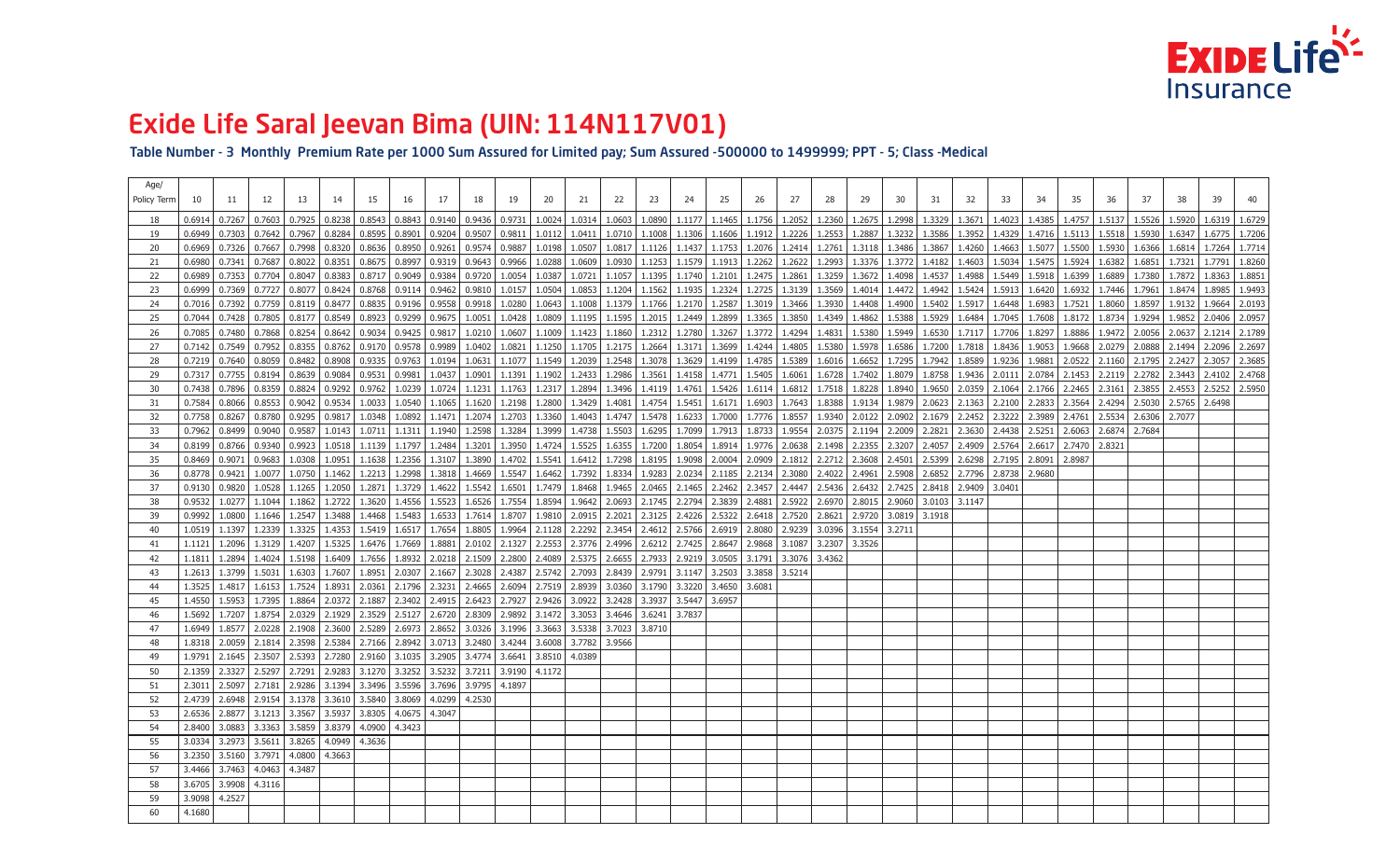Table Number - 4 Monthly Premium Rate per 1000 Sum Assured for Limited pay; Sum Assured -500000 to 1499999; PPT - 10; Class -Medical

| Age/<br>Policy Term | 15     | 16                                                  | 17     | 18     | 19     | 20                                                                                               | 21     | 22     | 23     | 24     | 25     | 26     | 27     | 28                | 29     | 30              | 31     | 32     | 33     | 34     | 35     | 36     | 37     | 38     | 39     | 40     |
|---------------------|--------|-----------------------------------------------------|--------|--------|--------|--------------------------------------------------------------------------------------------------|--------|--------|--------|--------|--------|--------|--------|-------------------|--------|-----------------|--------|--------|--------|--------|--------|--------|--------|--------|--------|--------|
| 18                  | 0.6463 | 0.6675                                              | 0.6879 | 0.7074 | 0.7263 | 0.7445                                                                                           | 0.7623 | 0.7797 | 0.7968 | 0.8137 | 0.8305 | 0.8472 | 0.8639 | 0.8808            |        | $0.8979$ 0.9153 | 0.9330 | 0.9510 | 0.9693 | 0.9879 | 1.0069 | 1.0265 | 1.0467 | 1.0674 | 1.0883 | 1.1092 |
| 19                  | 0.6497 | 0.6712                                              | 0.6918 | 0.7116 | 0.7308 | 0.7495                                                                                           | 0.7677 | 0.7855 | 0.8032 | 0.8207 | 0.8381 | 0.8555 | 0.8730 | 0.8908            | 0.9090 | 0.9274          | 0.9461 | 0.9652 | 0.9846 | 1.0044 | 1.0249 | 1.0461 | 1.0677 | 1.0894 | 1.1113 | 1.1332 |
| 20                  | 0.6522 | 0.6739                                              | 0.6948 | 0.7149 | 0.7345 | 0.7535                                                                                           | 0.7722 | 0.7906 | 0.8089 | 0.8270 | 0.8452 | 0.8635 | 0.8820 | 0.9009            | 0.9201 | 0.9396          | 0.9595 | 0.9797 | 1.0004 | 1.0219 | 1.0441 | 1.0666 | 1.0893 | 1.1121 | 1.1351 | 1.1585 |
| 21                  | 0.6541 | 0.6761                                              | 0.6973 | 0.7178 | 0.7377 | 0.7573                                                                                           | 0.7765 | 0.7956 | 0.8145 | 0.8335 | 0.8526 | 0.8720 | 0.8917 | 0.9117            | 0.9320 | 0.9527          | 0.9738 | 0.9955 | 1.0181 | 1.0413 | 1.0648 | 1.0885 | 1.1123 | 1.1366 | 1.1613 | 1.1861 |
| 22                  | 0.6559 | 0.6782                                              | 0.6998 | 0.7207 | 0.7412 | 0.7613                                                                                           | 0.7812 | 0.8010 | 0.8209 | 0.8408 | 0.8611 | 0.8817 | 0.9025 | 0.9236            | 0.9452 | 0.9672          | 0.9900 | 1.0138 | 1.0380 | 1.0625 | 1.0872 | 1.1123 | 1.1380 | 1.1640 | 1.1898 | 1.2155 |
| 23                  | 0.6581 | 0.6808                                              | 0.7028 | 0.7243 | 0.7454 | 0.7662                                                                                           | 0.7869 | 0.8076 | 0.8285 | 0.8497 | 0.8712 | 0.8929 | 0.9149 | 0.9374            | 0.9604 | 0.9845          | 1.0093 | 1.0346 | 1.0602 | 1.0860 | 1.1126 | 1.1398 | 1.1669 | 1.1939 | 1.2208 | 1.2475 |
| 24                  | 0.6611 | 0.6843                                              | 0.7068 | 0.7289 | 0.7507 | 0.7724                                                                                           | 0.7941 | 0.8160 | 0.8381 | 0.8605 | 0.8831 | 0.9061 | 0.9296 | 0.9538            | 0.9791 | 1.0050          | 1.0314 | 1.0581 | 1.0854 | 1.1135 | 1.1419 | 1.1703 | 1.1986 | 1.2267 | 1.2550 | 1.2836 |
| 25                  | 0.6652 | 0.6890                                              | 0.7122 | 0.7351 | 0.7578 | 0.7805                                                                                           | 0.8034 | 0.8265 | 0.8499 | 0.8735 | 0.8975 | 0.9220 |        | 0.9475   0.9740   | 1.0011 | 1.0286          | 1.0566 | 1.0855 | 1.1151 | 1.1448 | 1.1745 | 1.2041 | 1.2337 | 1.2638 | 1.2939 | 1.3239 |
| 26                  | 0.6708 | 0.6952                                              | 0.7192 | 0.7430 | 0.7668 | 0.7908                                                                                           | 0.8150 | 0.8394 | 0.8641 | 0.8892 | 0.9148 | 0.9417 | 0.9694 | 0.9977            | 1.0265 | 1.0559          | 1.0865 | 1.1175 | 1.1485 | 1.1796 | 1.2106 | 1.2422 | 1.2739 | 1.3055 | 1.3368 | 1.3681 |
| 27                  | 0.6779 | 0.7032                                              | 0.7282 | 0.7532 | 0.7784 | 0.8037                                                                                           | 0.8292 | 0.8550 | 0.8812 | 0.9081 | 0.9363 | 0.9653 |        | $0.9949$   1.0250 | 1.0561 | 1.0883          | 1.1207 | 1.1532 | 1.1857 | 1.2186 | 1.2520 | 1.2853 | 1.3184 | 1.3512 | 1.3840 | 1.4166 |
| 28                  | 0.6870 | 0.7133                                              | 0.7396 | 0.7660 | 0.7925 | 0.8192                                                                                           | 0.8462 | 0.8737 | 0.9019 | 0.9315 | 0.9618 | 0.9927 |        | $1.0243$   1.0572 | 1.0909 | 1.1249          | 1.1589 | 1.1931 | 1.2280 | 1.2631 | 1.2980 | 1.3326 | 1.3671 | 1.4015 | 1.4359 | 1.4708 |
| 29                  | 0.6983 | 0.7259                                              | 0.7536 | 0.7814 | 0.8094 | 0.8377                                                                                           | 0.8665 | 0.8962 | 0.9272 | 0.9589 | 0.9913 | 1.0245 | 1.0592 | 1.0945            | 1.1300 | 1.1658          | 1.2019 | 1.2387 | 1.2755 | 1.3121 | 1.3484 | 1.3846 | 1.4208 | 1.4574 | 1.4942 | 1.5309 |
| 30                  | 0.7121 | 0.7412                                              | 0.7704 | 0.7998 | 0.8295 | 0.8597                                                                                           | 0.8908 | 0.9233 | 0.9566 | 0.9905 | 1.0254 | 1.0619 | 1.0989 | 1.1362            | 1.1737 | 1.2119          | 1.2507 | 1.2892 | 1.3276 | 1.3658 | 1.4038 | 1.4421 | 1.4809 | 1.5195 | 1.5580 | 1.5965 |
| 31                  | 0.7286 | 0.7593                                              | 0.7902 | 0.8214 | 0.8531 | 0.8857                                                                                           | 0.9198 | 0.9547 | 0.9904 | 1.0270 | 1.0653 | 1.1042 | 1.1433 | 1.1827            | 1.2231 | 1.2638          | 1.3042 | 1.3445 | 1.3846 | 1.4247 | 1.4654 | 1.5060 | 1.5466 | 1.5871 | 1.6276 |        |
| 32                  | 0.7479 | 0.7804                                              | 0.8133 | 0.8467 | 0.8808 | 0.9166                                                                                           | 0.9532 | 0.9907 | 1.0292 | 1.0694 | 1.1102 | 1.1513 | 1.1928 | 1.2354            | 1.2780 | 1.3205          | 1.3628 | 1.4049 | 1.4474 | 1.4903 | 1.5330 | 1.5756 | 1.6182 | 1.6607 |        |        |
| 33                  | 0.7703 | 0.8049                                              | 0.8400 | 0.8759 | 0.9134 | 0.9519                                                                                           | 0.9912 | 1.0318 | 1.0740 | 1.1168 | 1.1599 | 1.2037 | 1.2485 | 1.2933            | 1.3379 | 1.3823          | 1.4267 | 1.4717 | 1.5167 | 1.5616 | 1.6065 | 1.6512 | 1.6959 |        |        |        |
| 34                  | 0.7961 | 0.8332                                              | 0.8708 | 0.9103 | 0.9507 | 0.9921                                                                                           | 1.0346 | 1.0790 | 1.1239 | 1.1693 | 1.2154 | 1.2625 | 1.3095 | 1.3565            | 1.4032 | 1.4499          | 1.4974 | 1.5448 | 1.5920 | 1.6391 | 1.6862 | 1.7332 |        |        |        |        |
| 35                  | 0.8258 | 0.8655                                              | 0.9068 | 0.9494 | 0.9929 | 1.0375                                                                                           | 1.0842 | 1.1315 | 1.1792 | 1.2276 | 1.2772 | 1.3267 | 1.3760 | 1.4251            | 1.4745 | 1.5245          | 1.5743 | 1.6240 | 1.6736 | 1.7231 | 1.7726 |        |        |        |        |        |
| 36                  | 0.8597 | 0.9029                                              | 0.9479 | 0.9937 | 1.0405 | 1.0896                                                                                           | 1.1393 | 1.1895 | 1.2405 | 1.2926 | 1.3447 | 1.3966 | 1.4482 | 1.5003            | 1.5529 | 1.6053          | 1.6576 | 1.7098 | 1.7619 | 1.8140 |        |        |        |        |        |        |
| 37                  | 0.8984 | 0.9458                                              | 0.9942 | 1.0435 | 1.0949 | 1.1473                                                                                           | 1.2001 | 1.2536 | 1.3085 | 1.3634 | 1.4180 | 1.4724 | 1.5273 | 1.5826            | 1.6378 | 1.6928          | 1.7478 | 1.8027 | 1.8575 |        |        |        |        |        |        |        |
| 38                  | 0.9431 | 0.9942                                              | 1.0462 | 1.1000 | 1.1552 | 1.2109                                                                                           | 1.2671 | 1.3249 | 1.3826 | 1.4402 | 1.4975 | 1.5552 | 1.6135 | 1.6717            | 1.7296 | 1.7875          | 1.8453 | 1.9031 |        |        |        |        |        |        |        |        |
| 39                  | 0.9935 | 1.0485                                              | 1.1047 | 1.1630 | 1.2218 | 1.2808                                                                                           | 1.3415 | 1.4024 | 1.4631 | 1.5234 | 1.5842 | 1.6456 | 1.7068 | 1.7679            | 1.8289 | 1.8899          | 1.9508 |        |        |        |        |        |        |        |        |        |
| 40                  | 1.0502 | 1.1092                                              | 1.1704 | 1.2325 | 1.2948 | 1.3583                                                                                           | 1.4225 | 1.4865 | 1.5502 | 1.6140 | 1.6787 | 1.7433 | 1.8077 | 1.8720            | 1.9363 | 2.0005          |        |        |        |        |        |        |        |        |        |        |
| 41                  | 1.1135 | 1.1774                                              | 1.2430 | 1.3089 | 1.3752 | 1.4430                                                                                           | 1.5106 | 1.5778 | 1.6448 | 1.7129 | 1.7811 | 1.8490 | 1.9169 | 1.9847            | 2.0525 |                 |        |        |        |        |        |        |        |        |        |        |
| 42                  | 1.1842 | 1.2533                                              | 1.3230 | 1.3927 | 1.4638 | 1.5352                                                                                           | 1.6062 | 1.6769 | 1.7482 | 1.8201 | 1.8919 | 1.9636 | 2.0352 | 2.1068            |        |                 |        |        |        |        |        |        |        |        |        |        |
| 43                  | 1.2631 | 1.3370                                              | 1.4108 | 1.4847 | 1.5602 | 1.6354                                                                                           | 1.7102 | 1.7847 | 1.8605 | 1.9363 | 2.0121 | 2.0877 | 2.1634 |                   |        |                 |        |        |        |        |        |        |        |        |        |        |
| 44                  | 1.3506 | 1.4289                                              | 1.5069 | 1.5857 | 1.6652 | 1.7444                                                                                           | 1.8231 | 1.9021 | 1.9823 | 2.0624 | 2.1424 | 2.2224 |        |                   |        |                 |        |        |        |        |        |        |        |        |        |        |
| 45                  |        |                                                     |        |        |        | 1.4469   1.5298   1.6122   1.6956   1.7795   1.8629   1.9461   2.0298   2.1145   2.1992   2.2839 |        |        |        |        |        |        |        |                   |        |                 |        |        |        |        |        |        |        |        |        |        |
| 46                  |        |                                                     |        |        |        | 1.5524   1.6400   1.7271   1.8152   1.9037   1.9918   2.0797   2.1683   2.2580   2.3477          |        |        |        |        |        |        |        |                   |        |                 |        |        |        |        |        |        |        |        |        |        |
| 47                  |        |                                                     |        |        |        | 1.6675   1.7601   1.8521   1.9450   2.0385   2.1318   2.2248   2.3184   2.4135                   |        |        |        |        |        |        |        |                   |        |                 |        |        |        |        |        |        |        |        |        |        |
| 48                  |        |                                                     |        |        |        | 1.7923   1.8903   1.9877   2.0854   2.1845   2.2833   2.3820                                     |        | 2.4807 |        |        |        |        |        |                   |        |                 |        |        |        |        |        |        |        |        |        |        |
| 49                  |        |                                                     |        |        |        | 1.9269   2.0307   2.1339   2.2368   2.3419   2.4468   2.5516                                     |        |        |        |        |        |        |        |                   |        |                 |        |        |        |        |        |        |        |        |        |        |
| 50                  |        | 2.0713   2.1813   2.2908   2.3999   2.5109   2.6224 |        |        |        |                                                                                                  |        |        |        |        |        |        |        |                   |        |                 |        |        |        |        |        |        |        |        |        |        |
| 51                  |        | $2.2253$   2.3419   2.4583   2.5743   2.6915        |        |        |        |                                                                                                  |        |        |        |        |        |        |        |                   |        |                 |        |        |        |        |        |        |        |        |        |        |
| 52                  |        | 2.3886   2.5120   2.6360   2.7595                   |        |        |        |                                                                                                  |        |        |        |        |        |        |        |                   |        |                 |        |        |        |        |        |        |        |        |        |        |
| 53                  |        | 2.5605   2.6916   2.8237                            |        |        |        |                                                                                                  |        |        |        |        |        |        |        |                   |        |                 |        |        |        |        |        |        |        |        |        |        |
| 54                  |        | 2.7410 2.8805                                       |        |        |        |                                                                                                  |        |        |        |        |        |        |        |                   |        |                 |        |        |        |        |        |        |        |        |        |        |
| 55                  | 2.9302 |                                                     |        |        |        |                                                                                                  |        |        |        |        |        |        |        |                   |        |                 |        |        |        |        |        |        |        |        |        |        |

## **EXIDELIFE** Insurance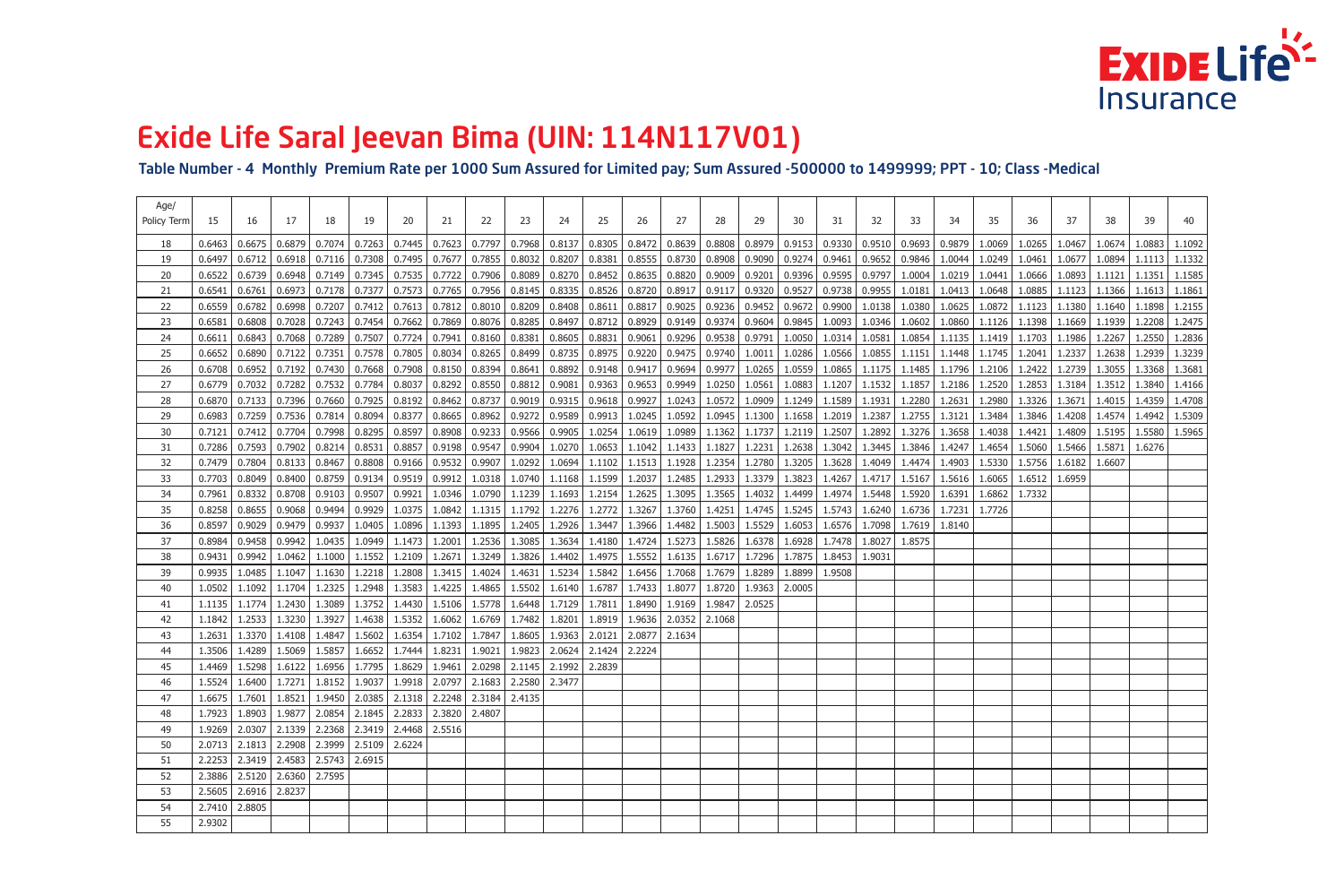Table Number - 5 Premium Rate per 1000 Sum Assured for Single pay; Sum Assured -1500000 to 2500000; Class -Medical

| Age/<br>Policy Term |                  |                                                     |           |         |                 |         |                                                                                       |         |               |             |                                                                                                                                                                                                                                 |             |                                                             |                 |       |                   |       | -22           | -23    |        |                                                                                                          |                          | 27              |               | 29    | 30    |       |       |                                                                                                                                                                                            |       |               |       |       |       |               |                         |
|---------------------|------------------|-----------------------------------------------------|-----------|---------|-----------------|---------|---------------------------------------------------------------------------------------|---------|---------------|-------------|---------------------------------------------------------------------------------------------------------------------------------------------------------------------------------------------------------------------------------|-------------|-------------------------------------------------------------|-----------------|-------|-------------------|-------|---------------|--------|--------|----------------------------------------------------------------------------------------------------------|--------------------------|-----------------|---------------|-------|-------|-------|-------|--------------------------------------------------------------------------------------------------------------------------------------------------------------------------------------------|-------|---------------|-------|-------|-------|---------------|-------------------------|
|                     |                  | 13.42 l                                             | $15.15$   | 16.82   |                 |         |                                                                                       |         |               |             | 18.44   20.01   21.53   23.02   24.48   25.91   27.33   28.73   30.13   31.53   32.93   34.34   35.76   37.19   38.64   40.11   41.61   43.13   44.70   46.30   47.96                                                           |             |                                                             |                 |       |                   |       |               |        |        |                                                                                                          |                          |                 |               |       |       |       |       | 49.68   51.47   53.33   55.28   57.31   59.43   61.62   63.89                                                                                                                              |       |               |       |       | 66.22 | 68.59   71.00 |                         |
|                     | 11.76            | 13.52                                               | 15.24     | 16.92   | 18.54 l         |         |                                                                                       |         |               |             | 20.12   21.66   23.17   24.66   26.12   27.58   29.04   30.49   31.94   33.41                                                                                                                                                   |             |                                                             |                 |       | 34.88             | 36.37 | 37.88         | 39.42  | 40.98  | 42.57                                                                                                    | 44.20                    | 45.88           | 47.61         | 49.41 | 51.28 | 53.23 | 55.27 | 57.40                                                                                                                                                                                      | 59.62 | 61.92         | 64.30 | 66.75 | 69.24 |               | 71.77 74.33             |
| 20                  |                  | $11.81$   13.57                                     | 15.29     | 16.97   | 18.60           |         |                                                                                       |         |               |             | 20.20   21.76   23.30   24.82   26.34   27.84   29.35   30.86   32.38   33.92   35.47                                                                                                                                           |             |                                                             |                 |       |                   | 37.05 | 38.64         | 40.27  | 41.93  | 43.64                                                                                                    | 45.39                    | 47.20           | 49.08         | 51.04 | 53.08 | 55.22 | 57.45 | 59.77                                                                                                                                                                                      | 62.19 | 64.69         | 67.25 | 69.87 | 72.53 | 75.22 77.92   |                         |
| 21                  | 11.82            | 13.58                                               | 15.31     | 17.00   | 18.65           |         | 20.27 21.86 23.44                                                                     |         | 25.01         |             | 26.57 28.14                                                                                                                                                                                                                     | 29.71 31.29 |                                                             | 32.89           | 34.50 | 36.14             | 37.81 | 39.50         | 41.24  | 43.02  | 44.85                                                                                                    | 46.74                    | 48.70           | 50.75         | 52.89 | 55.13 | 57.47 | 59.91 | 62.45                                                                                                                                                                                      | 65.07 | 67.76         | 70.51 | 73.30 | 76.12 | 78.96 81.80   |                         |
| -22                 | 11.82            | 13.58                                               | 15.32     | 17.03   |                 |         |                                                                                       |         |               |             | 18.70   20.35   21.99   23.61   25.24   26.86   28.49   30.14   31.80   33.48   35.19   36.92                                                                                                                                   |             |                                                             |                 |       |                   | 38.69 | 40.50         | 42.36  | 44.27  | 46.25                                                                                                    | 48.30                    | 50.45           | 52.69         | 55.03 | 57.49 | 60.05 | 62.71 | 65.46                                                                                                                                                                                      | 68.28 | 71.17   74.11 |       | 77.07 | 80.05 | 83.04 86.02   |                         |
| -23                 | 11.81            | 13.59                                               | 15.34     | 17.08   | 18.79 l         |         |                                                                                       |         |               |             | 20.48   22.17   23.85   25.54   27.23   28.94   30.67   32.42   34.19   36.00                                                                                                                                                   |             |                                                             |                 |       | 37.85             | 39.73 | 41.67         | 43.67  | 45.74  | 47.89                                                                                                    | 50.13                    | 52.48           | 54.94         | 57.51 | 60.19 | 62.98 | 65.87 | 68.84                                                                                                                                                                                      | 71.87 | 74.95 78.07   |       | 81.20 | 84.34 | 87.48 90.61   |                         |
| -24                 |                  | $11.82$   13.62                                     | 15.40     | 17.17   |                 |         |                                                                                       |         |               |             | 18.92   20.67   22.41   24.16   25.92   27.70   29.50   31.32   33.17   35.05   36.97   38.94                                                                                                                                   |             |                                                             |                 |       |                   | 40.97 | 43.05         | 45.22  | 47.46  | 49.81                                                                                                    | 52.27                    | 54.84           | 57.54         | 60.35 | 63.28 |       |       | 66.31   69.43   72.62   75.86   79.13   82.42   85.72                                                                                                                                      |       |               |       |       | 89.02 |               | 92.32 95.60             |
| -25                 | 11.85            | 13.68 1                                             |           |         |                 |         |                                                                                       |         |               |             | 15.50   17.32   19.13   20.93   22.75   24.58   26.42   28.29   30.18   32.11   34.07   36.08   38.13                                                                                                                           |             |                                                             |                 |       | 40.24             | 42.42 | 44.68         | 47.04  | 49.49  | 52.07                                                                                                    | 54.76                    | 57.59           | 60.54         | 63.62 | 66.80 |       |       | 70.07   73.42   76.82   80.26   83.72   87.19   90.66   94.12                                                                                                                              |       |               |       |       |       |               | $\vert$ 97.58   101.04  |
|                     |                  | $11.92$   13.78                                     | 15.66 l   | 17.53 l |                 |         |                                                                                       |         |               |             | $19.41$   21.29   23.18   25.10   27.04   29.01   31.02   33.06   35.15   37.29   39.50                                                                                                                                         |             |                                                             |                 |       | 41.78             | 44.14 | 46.60         | 49.17  | 51.87  | 54.69                                                                                                    | 57.66                    | 60.75           | 63.98         | 67.32 | 70.75 | 74.27 |       | 77.84   81.46   85.10   88.74   92.39   96.04                                                                                                                                              |       |               |       |       |       |               | 99.68   103.31   106.94 |
| 27                  |                  | 12.02   13.95                                       | 15.88 l   | 17.82 l | 19.78 l 21.74 l |         |                                                                                       |         |               |             | 23.73   25.75   27.80   29.89   32.02   34.19   36.43   38.73   41.11                                                                                                                                                           |             |                                                             |                 |       | 43.58             | 46.15 | 48.84         | 51.67  | 54.63  | 57.73                                                                                                    | 60.98                    | 64.36           | 67.87         | 71.48 |       |       |       | 75.17   78.93   82.73   86.55   90.39   94.22   98.06   101.88   105.71   109.53   113.34                                                                                                  |       |               |       |       |       |               |                         |
| 28                  |                  | $12.19$   14.17                                     | $16.18$   | 18.21 l |                 |         |                                                                                       |         |               |             | 20.25   22.31   24.41   26.54   28.71   30.93   33.20   35.53   37.93                                                                                                                                                           |             |                                                             | 40.42           | 43.00 | 45.69             |       | 48.50 51.46   | 54.56  | 57.82  | 61.22                                                                                                    | 64.77                    | 68.45           |               |       |       |       |       | 72.24   76.12   80.07   84.06   88.08   92.12   96.15   100.18   104.21   108.23   112.25   116.27   120.29                                                                                |       |               |       |       |       |               |                         |
| -29                 | $12.40$ l        | 14.47                                               | 16.57 l   | 18.68   | 20.83 l         |         |                                                                                       |         |               |             | 23.00   25.22   27.48   29.78   32.15   34.58   37.09   39.68                                                                                                                                                                   |             |                                                             | $42.38$   45.19 |       | 48.14 51.23       |       | 54.49         | 57.90  | 61.47  | 65.20                                                                                                    | 69.06                    | 73.04           | 77.11         | 81.26 | 85.46 | 89.68 |       | 93.92   98.17   102.41   106.64   110.88   115.11   119.33   123.57   127.81                                                                                                               |       |               |       |       |       |               |                         |
| -30                 |                  | 12.69   14.85   17.04                               |           |         |                 |         |                                                                                       |         |               |             | 19.26   21.52   23.82   26.17   28.58   31.04   33.57   36.19   38.90   41.72   44.66                                                                                                                                           |             |                                                             |                 | 47.74 | 50.98             | 54.39 | 57.97         | 61.71  | 65.62  | 69.68                                                                                                    | 73.85                    |                 | 78.14   82.49 |       |       |       |       | 86.90   91.35   95.80   100.27   104.73   109.19   113.64   118.09   122.54   127.00   131.47   135.95                                                                                     |       |               |       |       |       |               |                         |
|                     | $13.03 \text{ }$ | 15.30<br>$13.45$   15.84                            | 17.61     | 19.95 l | 22.34 l         | 24.78 l | 27.28                                                                                 |         |               |             | 29.85   32.49   35.22   38.05  <br>18.27   20.76   23.29   25.90   28.57   31.32   34.16   37.11   40.19   43.40   46.78   50.33   54.07   58.00   62.12   66.42   70.89   75.49   80.22   85.03                                | 40.99       | 44.07                                                       |                 |       | 47.29 50.69 54.25 |       | $58.00$ 61.93 | 66.03  | 70.29  | 74.68                                                                                                    | 79.17                    | 83.75           | 88.39   93.06 |       | 97.75 |       |       | 102.44   107.13   111.82   116.51   121.19   125.88   130.57   135.28   139.99  <br>89.90   94.81   99.74   104.68   109.61   114.55   119.48   124.41   129.34   134.29   139.24   144.21 |       |               |       |       |       |               |                         |
| -32<br>-33          |                  |                                                     |           |         |                 |         |                                                                                       |         |               |             | 13.95   16.47   19.05   21.68   24.39   27.17   30.03   33.00   36.08   39.29   42.65   46.18   49.89   53.81   57.93   66.76   71.45   76.29   81.25   86.30   91.42   96.58   101.77   106.96   112.16   117.34   122.53   12 |             |                                                             |                 |       |                   |       |               |        |        |                                                                                                          |                          |                 |               |       |       |       |       |                                                                                                                                                                                            |       |               |       |       |       |               |                         |
|                     |                  | 14.52   17.20                                       | 19.93 L   | 22.74   | 25.64 l         |         | 28.62 31.71 L                                                                         |         |               |             | 34.92 38.27 41.79 45.48                                                                                                                                                                                                         | 49.36 53.46 |                                                             | 57.78           | 62.31 | 67.04             | 71.96 | 77.04         | 82.25  | 87.56  | 92.94                                                                                                    | 98.37                    |                 |               |       |       |       |       | 103.82   109.28   114.75   120.21   125.67   131.13   136.60   142.08   147.58   153.09                                                                                                    |       |               |       |       |       |               |                         |
|                     | 15.18            | 18.02                                               | 20.94     | 23.95 l | 27.06 l         |         | $30.28$ 33.62                                                                         | 37.12   |               | 40.79 44.65 | 48.71                                                                                                                                                                                                                           |             | 53.00 57.52                                                 | 62.27           | 67.24 | 72.40             | 77.73 | 83.20         | 88.78  |        | 94.44   100.14   105.88   111.62   117.37   123.12   128.87   134.62   140.38   146.15   151.94   157.74 |                          |                 |               |       |       |       |       |                                                                                                                                                                                            |       |               |       |       |       |               |                         |
| 36                  | 15.94 l          | 18.97 l                                             | 22.09 l   | 25.32 l | 28.67 l         |         | 32.16 35.81 1                                                                         | 39.64 l |               |             | 43.67   47.93   52.42   57.15   62.13   67.33                                                                                                                                                                                   |             |                                                             |                 | 72.75 | 78.35             | 84.09 | 89.95         |        |        | 95.90   101.90   107.93   113.97   120.02   126.07   132.12   138.17   144.24   150.32   156.41   162.52 |                          |                 |               |       |       |       |       |                                                                                                                                                                                            |       |               |       |       |       |               |                         |
| 37                  |                  | 20.03                                               | 23.39     | 26.88   | 30.51 l         |         | 34.32 38.31 5                                                                         | 42.52   |               |             | 46.97   51.67   56.63   61.84   67.30   72.98   78.86                                                                                                                                                                           |             |                                                             |                 |       | 84.89   91.05     |       | 97.30         |        |        | 103.60   109.94   116.30   122.66   129.03   135.40   141.78   148.16   154.56   160.98   167.42         |                          |                 |               |       |       |       |       |                                                                                                                                                                                            |       |               |       |       |       |               |                         |
| -38                 |                  |                                                     |           |         |                 |         |                                                                                       |         |               |             | 17.74   21.23   24.86   28.65   32.61   36.78   41.18   45.83   50.74   55.93   61.39   67.12   73.08   79.24   85.58   92.05                                                                                                   |             |                                                             |                 |       |                   |       |               |        |        | 98.61   105.24   111.91   118.59   125.29   131.99   138.70   145.41   152.13   158.88   165.64   172.42 |                          |                 |               |       |       |       |       |                                                                                                                                                                                            |       |               |       |       |       |               |                         |
| -39                 | 18.83            | 22.60                                               | 26.54     | 30.67   | 35.01           | 39.61 l | 44.46 l                                                                               |         |               |             | 49.60   55.03   60.76   66.75   73.00   79.47   86.13   92.92   99.82   106.78   113.79   120.83   127.88   134.93   141.99   149.05   156.14   163.24   170.36   177.51                                                        |             |                                                             |                 |       |                   |       |               |        |        |                                                                                                          |                          |                 |               |       |       |       |       |                                                                                                                                                                                            |       |               |       |       |       |               |                         |
| -40                 | $20.06$          | 24.15 l                                             | 28.45 I   | 32.99   | -37.78 I        | 42.85 l |                                                                                       |         |               |             | 48.22   53.90   59.89   66.18   72.73   79.52   86.50   93.64   100.89   108.21   115.58   122.98   130.39   137.82   145.25   152.69   160.15   167.63   175.14   182.68                                                       |             |                                                             |                 |       |                   |       |               |        |        |                                                                                                          |                          |                 |               |       |       |       |       |                                                                                                                                                                                            |       |               |       |       |       |               |                         |
|                     | 21.47            | 25.94                                               | 30.66     | 35.65   | 40.95 l         | 46.56   | 52.51                                                                                 |         |               |             | 58.78   65.36   72.23   79.35   86.68   94.17   101.78   109.48   117.23   125.02   132.82   140.63   148.45   156.29   164.15   172.03   179.94   187.89                                                                       |             |                                                             |                 |       |                   |       |               |        |        |                                                                                                          |                          |                 |               |       |       |       |       |                                                                                                                                                                                            |       |               |       |       |       |               |                         |
|                     | 23.09            | 28.00                                               | 33.20     | 38.73   | 44.59           | 50.80   | 57.36 l                                                                               |         | 64.26   71.46 | 78.92 l     | 86.61                                                                                                                                                                                                                           |             | 94.48   102.48   110.57   118.72   126.91   135.11   143.34 |                 |       |                   |       |               | 151.57 | 159.83 | 168.11                                                                                                   | 176.41                   | 184.75   193.12 |               |       |       |       |       |                                                                                                                                                                                            |       |               |       |       |       |               |                         |
| 43                  | 24.96            | 30.38                                               | 36.14 l   | 42.26   | 48.75 l         | 55.61   | 62.83                                                                                 | 70.37   | 78.20         |             | 86.27   94.53   102.93   111.43   120.00   128.61   137.24   145.90   154.57   163.27                                                                                                                                           |             |                                                             |                 |       |                   |       |               |        | 171.99 |                                                                                                          | 180.74   189.53   198.36 |                 |               |       |       |       |       |                                                                                                                                                                                            |       |               |       |       |       |               |                         |
|                     |                  | 27.13 33.13                                         | - 39.51 l | 46.29 l |                 |         |                                                                                       |         |               |             | 53.47   61.02   68.92   77.12   85.59   94.25   103.08   112.01   121.02   130.07   139.16   148.27   157.41   166.56   175.75   184.98   194.24   203.55                                                                       |             |                                                             |                 |       |                   |       |               |        |        |                                                                                                          |                          |                 |               |       |       |       |       |                                                                                                                                                                                            |       |               |       |       |       |               |                         |
| 45                  |                  |                                                     |           |         |                 |         |                                                                                       |         |               |             | 29.64 36.29 43.37 50.87 58.77 67.04 75.63 84.51 93.60 102.87 112.25 121.72 131.25 140.81 150.40 160.02 169.66 179.34 189.07 198.84 208.65                                                                                       |             |                                                             |                 |       |                   |       |               |        |        |                                                                                                          |                          |                 |               |       |       |       |       |                                                                                                                                                                                            |       |               |       |       |       |               |                         |
|                     |                  |                                                     |           |         |                 |         |                                                                                       |         |               |             | 32.52   39.91   47.73   55.99   64.65   73.65   82.96   92.50   102.23   112.08   122.04   132.06   142.12   152.21   162.34   172.50   182.70   192.96   203.26   213.61                                                       |             |                                                             |                 |       |                   |       |               |        |        |                                                                                                          |                          |                 |               |       |       |       |       |                                                                                                                                                                                            |       |               |       |       |       |               |                         |
| 47                  |                  |                                                     |           |         |                 |         |                                                                                       |         |               |             | 35.81 43.98 52.61 61.67 71.10 80.85 90.85 101.06 111.42 121.88 132.42 143.00 153.63 164.29 175.00 185.76 196.56 207.43 218.35                                                                                                   |             |                                                             |                 |       |                   |       |               |        |        |                                                                                                          |                          |                 |               |       |       |       |       |                                                                                                                                                                                            |       |               |       |       |       |               |                         |
| 48                  |                  |                                                     |           |         |                 |         |                                                                                       |         |               |             | 39.51   48.52   57.99   67.86   78.07   88.56   99.28   110.15   121.15   132.23   143.37   154.55   165.79   177.07   188.41   199.81   211.27   222.79                                                                        |             |                                                             |                 |       |                   |       |               |        |        |                                                                                                          |                          |                 |               |       |       |       |       |                                                                                                                                                                                            |       |               |       |       |       |               |                         |
| 49                  |                  |                                                     |           |         |                 |         |                                                                                       |         |               |             | 43.60   53.49   63.81   74.51   85.51   96.75   108.17   119.73   131.37   143.10   154.87   166.71   178.60   190.55   202.58   214.67   226.84                                                                                |             |                                                             |                 |       |                   |       |               |        |        |                                                                                                          |                          |                 |               |       |       |       |       |                                                                                                                                                                                            |       |               |       |       |       |               |                         |
| 50                  |                  |                                                     |           |         |                 |         |                                                                                       |         |               |             | 48.05   58.84   70.04   81.57   93.36   105.35   117.49   129.74   142.07   154.47   166.94   179.47   192.08   204.76   217.53   230.38                                                                                        |             |                                                             |                 |       |                   |       |               |        |        |                                                                                                          |                          |                 |               |       |       |       |       |                                                                                                                                                                                            |       |               |       |       |       |               |                         |
| 51                  |                  |                                                     |           |         |                 |         |                                                                                       |         |               |             | 52.81   64.52   76.60   88.96   101.55   114.30   127.18   140.15   153.21   166.35   179.56   192.86   206.25   219.73   233.30                                                                                                |             |                                                             |                 |       |                   |       |               |        |        |                                                                                                          |                          |                 |               |       |       |       |       |                                                                                                                                                                                            |       |               |       |       |       |               |                         |
| -52                 |                  |                                                     |           |         |                 |         |                                                                                       |         |               |             | 57.81   70.46   83.42   96.63   110.02   123.56   137.21   150.97   164.81   178.74   192.77   206.90   221.14   235.48                                                                                                         |             |                                                             |                 |       |                   |       |               |        |        |                                                                                                          |                          |                 |               |       |       |       |       |                                                                                                                                                                                            |       |               |       |       |       |               |                         |
| -53                 |                  |                                                     |           |         |                 |         |                                                                                       |         |               |             | $63.01$   76.59   90.45   104.52   118.75   133.12   147.60   162.18   176.88   191.69   206.61   221.66   236.82                                                                                                               |             |                                                             |                 |       |                   |       |               |        |        |                                                                                                          |                          |                 |               |       |       |       |       |                                                                                                                                                                                            |       |               |       |       |       |               |                         |
| 54                  |                  |                                                     |           |         |                 |         |                                                                                       |         |               |             | 68.36   82.89   97.66   112.61   127.73   142.98   158.36   173.86   189.49   205.26   221.16   237.19                                                                                                                          |             |                                                             |                 |       |                   |       |               |        |        |                                                                                                          |                          |                 |               |       |       |       |       |                                                                                                                                                                                            |       |               |       |       |       |               |                         |
| 55                  |                  |                                                     |           |         |                 |         |                                                                                       |         |               |             | 73.81   89.32   105.04   120.94   137.00   153.21   169.56   186.06   202.72   219.54   236.50                                                                                                                                  |             |                                                             |                 |       |                   |       |               |        |        |                                                                                                          |                          |                 |               |       |       |       |       |                                                                                                                                                                                            |       |               |       |       |       |               |                         |
| 56                  |                  |                                                     |           |         |                 |         | 79.38   95.90   112.62   129.53   146.62   163.87   181.30   198.91   216.69   234.65 |         |               |             |                                                                                                                                                                                                                                 |             |                                                             |                 |       |                   |       |               |        |        |                                                                                                          |                          |                 |               |       |       |       |       |                                                                                                                                                                                            |       |               |       |       |       |               |                         |
| -57                 |                  |                                                     |           |         |                 |         | 85.09   102.68   120.48   138.49   156.70   175.11   193.72   212.53   231.54         |         |               |             |                                                                                                                                                                                                                                 |             |                                                             |                 |       |                   |       |               |        |        |                                                                                                          |                          |                 |               |       |       |       |       |                                                                                                                                                                                            |       |               |       |       |       |               |                         |
| -58                 |                  |                                                     |           |         |                 |         | 90.99   109.73   128.71   147.93   167.37   187.05   206.96   227.09                  |         |               |             |                                                                                                                                                                                                                                 |             |                                                             |                 |       |                   |       |               |        |        |                                                                                                          |                          |                 |               |       |       |       |       |                                                                                                                                                                                            |       |               |       |       |       |               |                         |
| 59                  |                  |                                                     |           |         |                 |         | 97.18   117.18   137.44   157.98   178.79   199.86   221.19                           |         |               |             |                                                                                                                                                                                                                                 |             |                                                             |                 |       |                   |       |               |        |        |                                                                                                          |                          |                 |               |       |       |       |       |                                                                                                                                                                                            |       |               |       |       |       |               |                         |
| -60                 |                  | 103.76   125.13   146.83   168.83   191.14   213.74 |           |         |                 |         |                                                                                       |         |               |             |                                                                                                                                                                                                                                 |             |                                                             |                 |       |                   |       |               |        |        |                                                                                                          |                          |                 |               |       |       |       |       |                                                                                                                                                                                            |       |               |       |       |       |               |                         |
|                     |                  | 110.84   133.75   157.02   180.63   204.59          |           |         |                 |         |                                                                                       |         |               |             |                                                                                                                                                                                                                                 |             |                                                             |                 |       |                   |       |               |        |        |                                                                                                          |                          |                 |               |       |       |       |       |                                                                                                                                                                                            |       |               |       |       |       |               |                         |
|                     |                  | 118.58 143.18 168.18 193.57                         |           |         |                 |         |                                                                                       |         |               |             |                                                                                                                                                                                                                                 |             |                                                             |                 |       |                   |       |               |        |        |                                                                                                          |                          |                 |               |       |       |       |       |                                                                                                                                                                                            |       |               |       |       |       |               |                         |
| -63                 |                  | 127.10   153.57   180.49                            |           |         |                 |         |                                                                                       |         |               |             |                                                                                                                                                                                                                                 |             |                                                             |                 |       |                   |       |               |        |        |                                                                                                          |                          |                 |               |       |       |       |       |                                                                                                                                                                                            |       |               |       |       |       |               |                         |
| 64                  |                  | 136.55   165.08                                     |           |         |                 |         |                                                                                       |         |               |             |                                                                                                                                                                                                                                 |             |                                                             |                 |       |                   |       |               |        |        |                                                                                                          |                          |                 |               |       |       |       |       |                                                                                                                                                                                            |       |               |       |       |       |               |                         |
| 65                  | 147.05           |                                                     |           |         |                 |         |                                                                                       |         |               |             |                                                                                                                                                                                                                                 |             |                                                             |                 |       |                   |       |               |        |        |                                                                                                          |                          |                 |               |       |       |       |       |                                                                                                                                                                                            |       |               |       |       |       |               |                         |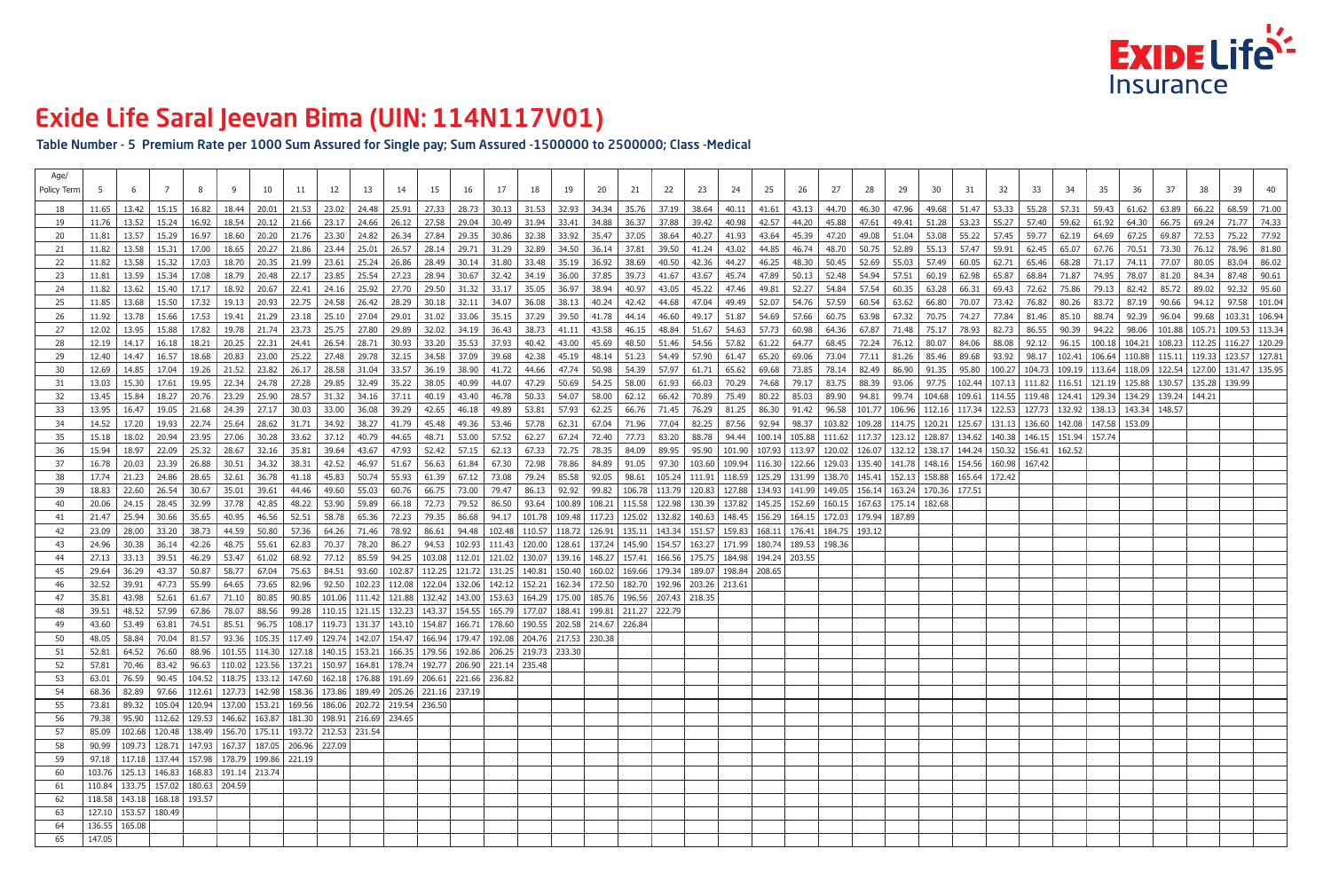Table Number - 6 Monthly Premium Rate per 1000 Sum Assured for Regular pay; Sum Assured -1500000 to 2500000; Class -Medical

| Age/<br>Policy Term |               |                                                     |                  |  |                                                                                         |  |                                                                                                                                                                                                                                 |  |  |  |  |  |  |  |  | 32 | 33. |  |                                              |                                                             |  |
|---------------------|---------------|-----------------------------------------------------|------------------|--|-----------------------------------------------------------------------------------------|--|---------------------------------------------------------------------------------------------------------------------------------------------------------------------------------------------------------------------------------|--|--|--|--|--|--|--|--|----|-----|--|----------------------------------------------|-------------------------------------------------------------|--|
|                     |               |                                                     |                  |  |                                                                                         |  | 0.2328 0.2492 0.2492 0.2501 0.2501 0.2507 0.2518 0.2533 0.2531 0.2552 0.2552 0.2545 0.2540 0.2535 0.2535 0.2535 0.2535 0.2535 0.2535 0.2540 0.2535 0.2546 0.2535 0.2546 0.2535 0.2538 0.2546 0.2553 0.2546 0.2553 0.259 0.2639  |  |  |  |  |  |  |  |  |    |     |  |                                              |                                                             |  |
| 19                  |               |                                                     |                  |  |                                                                                         |  | 0.2524 0.2522 0.2522 0.2528 0.2528 0.2527 0.2528 0.2539 0.2555 0.2555 0.2575 0.2575 0.2568 0.2568 0.2568 0.2568 0.2562 0.2561 0.2562 0.2563 0.2562 0.2562 0.2563 0.2562 0.2563 0.2562 0.2562 0.2572 0.2578 0.2578 0.2610 0.2645 |  |  |  |  |  |  |  |  |    |     |  |                                              |                                                             |  |
| 20                  |               |                                                     |                  |  |                                                                                         |  | 0.2536 0.2536 0.2536 0.2535 0.2541 0.2553 0.2569 0.2569 0.2589 0.2589 0.2581 0.2585 0.2582 0.2580 0.2580 0.2580 0.2589 0.2589 0.2589 0.2582 0.2580 0.2582 0.2589 0.2582 0.2589 0.2585 0.2589 0.2606 0.2617 0.2648 0.2648 0.2648 |  |  |  |  |  |  |  |  |    |     |  |                                              |                                                             |  |
|                     |               |                                                     |                  |  |                                                                                         |  | 0.2535   0.2535   0.2542   0.2542   0.2543   0.2548   0.2561   0.2561   0.2579   0.2600   0.2600   0.2600   0.2598   0.2596   0.2598   0.2598   0.2597   0.2600   0.2597   0.2605   0.2605   0.2605   0.2648   0.2648   0.2648  |  |  |  |  |  |  |  |  |    |     |  |                                              |                                                             |  |
| 22                  |               |                                                     |                  |  |                                                                                         |  | 0.2535   0.2535   0.2536   0.2544   0.2545   0.2553   0.2567   0.2567   0.2568   0.2609   0.2610   0.2610   0.2610   0.2610   0.2610   0.2610   0.2613   0.2613   0.2613   0.2613   0.2613   0.2615   0.2649   0.2685   0.2777  |  |  |  |  |  |  |  |  |    |     |  |                                              |                                                             |  |
| 23                  |               |                                                     |                  |  |                                                                                         |  | 0.2535   0.2535   0.2537   0.2549   0.2549   0.2559   0.2575   0.2575   0.2620   0.2620   0.2626   0.2626   0.2624   0.2625   0.2625   0.2625   0.2625   0.2625   0.2625   0.2625   0.2625   0.2625   0.2626   0.2625   0.2626  |  |  |  |  |  |  |  |  |    |     |  |                                              |                                                             |  |
| -24                 |               |                                                     |                  |  |                                                                                         |  | 0.2573   0.2520   0.2520   0.2552   0.2556   0.2568   0.2586   0.2689   0.2609   0.2635   0.2643   0.2643   0.2643   0.2643   0.2643   0.2646   0.2659   0.2659   0.2672   0.2686   0.2727   0.2788   0.2788   0.2826   0.2871  |  |  |  |  |  |  |  |  |    |     |  |                                              |                                                             |  |
| 25                  |               |                                                     |                  |  |                                                                                         |  | 0.2576 0.2542 0.2527 0.2562 0.2569 0.2583 0.2603 0.2603 0.2628 0.2657 0.2667 0.2667 0.2667 0.2667 0.2669 0.2675 0.2683 0.2695 0.2711 0.2731 0.2785 0.2785 0.2821 0.2862 0.3025 0.3092 0.3165 0.3244 0.3328 0.3415 0.3595 0.3598 |  |  |  |  |  |  |  |  |    |     |  |                                              |                                                             |  |
| 26                  |               |                                                     |                  |  |                                                                                         |  | 0.253   0.2542   0.2542   0.2579   0.2588   0.2605   0.2608   0.2628   0.2626   0.2687   0.2700   0.2700   0.2705   0.2713   0.2726   0.2742   0.2790   0.2790   0.2790   0.2790   0.2790   0.2821   0.2859   0.2954   0.3012   |  |  |  |  |  |  |  |  |    |     |  |                                              |                                                             |  |
| 27                  |               |                                                     |                  |  |                                                                                         |  | 0.2601   0.2572   0.2564   0.2604   0.2617   0.2637   0.2682   0.2682   0.2693   0.2783   0.2783   0.2751   0.2751   0.2783   0.2891   0.289   0.2891   0.2893   0.289   0.289   0.289   0.289   0.2895   0.3006   0.3006   0.3 |  |  |  |  |  |  |  |  |    |     |  |                                              |                                                             |  |
| 28                  |               |                                                     |                  |  |                                                                                         |  | 0.2601   0.2601   0.2695   0.2639   0.2655   0.2675   0.2679   0.2708   0.2741   0.2779   0.2779   0.2879   0.2811   0.2829   0.2881   0.2829   0.2881   0.2916   0.2916   0.2916   0.3008   0.3008   0.3006   0.3131   0.3205  |  |  |  |  |  |  |  |  |    |     |  |                                              |                                                             |  |
| 29                  |               |                                                     |                  |  |                                                                                         |  | 0.2640   0.2637   0.2686   0.2705   0.2732   0.2765   0.2803   0.2803   0.2845   0.2845   0.2866   0.2808   0.2806   0.2909   0.2909   0.2976   0.3021   0.3021   0.3203   0.3281   0.3665   0.3765   0.3775   0.3887   0.400   |  |  |  |  |  |  |  |  |    |     |  |                                              |                                                             |  |
| 30                  | 0.2708        |                                                     |                  |  |                                                                                         |  | 0.2690   0.2692   0.2745   0.2745   0.2799   0.2896   0.2878   0.2878   0.2925   0.2925   0.2977   0.3008   0.2977   0.3008   0.3047   0.3047   0.3285   0.3285   0.3285   0.3773   0.3682   0.3773   0.3889   0.4007   0.4129  |  |  |  |  |  |  |  |  |    |     |  |                                              |                                                             |  |
| 31                  | 0.2767        |                                                     |                  |  |                                                                                         |  | 0.2753   0.2758   0.2816   0.2844   0.2879   0.2921   0.2968   0.3021   0.3056   0.3087   0.3127   0.3127   0.3125   0.3232   0.3232   0.3299   0.3377   0.3463   0.3754   0.3774   0.3891   0.4013   0.4139   0.4139   0.4267  |  |  |  |  |  |  |  |  |    |     |  |                                              | $\vert$ 0.5326 $\vert$ 0.5462 $\vert$ 0.5600 $\vert$ 0.5739 |  |
| 32                  |               | 0.2829                                              | $0.2839$ $\vert$ |  |                                                                                         |  | 0.3288 0.5389 0.3022 0.3022 0.3076 0.3176 0.3179 0.3218 0.3218 0.3288 0.3328 0.3398 0.3479 0.3671 0.3780 0.3897 0.4021 0.4150 0.4282 0.4417 0.4554 0.4692 0.4831 0.4970 0.5109 0.5109 0.5248 0.5389 0.5531                      |  |  |  |  |  |  |  |  |    |     |  | $\vert$ 0.5675 $\vert$ 0.5820 $\vert$ 0.5967 |                                                             |  |
| 33                  | 0.2923        |                                                     |                  |  |                                                                                         |  | 0.2918   0.2933   0.3002   0.3040   0.3086   0.3140   0.3201   0.320   0.3270   0.3322   0.3322   0.3434   0.3507   0.3507   0.3592   0.3687   0.3793   0.3908   0.4032   0.4032   0.4037   0.4437   0.4437   0.4723   0.4869   |  |  |  |  |  |  |  |  |    |     |  |                                              |                                                             |  |
| 34                  |               |                                                     |                  |  |                                                                                         |  | 0.3022   0.3022   0.3042   0.3119   0.3119   0.3216   0.3217   0.3217   0.3347   0.3426   0.3490   0.3553   0.3628   0.3716   0.3916   0.3928   0.4049   0.4179   0.4136   0.4458   0.4605   0.4955   0.4907   0.5059   0.5213  |  |  |  |  |  |  |  |  |    |     |  |                                              |                                                             |  |
| 35                  |               |                                                     |                  |  |                                                                                         |  | 0.3137   0.3142   0.3168   0.3252   0.3303   0.3364   0.3435   0.3435   0.3516   0.3608   0.3608   0.3608   0.3608   0.3608   0.3763   0.3763   0.4075   0.4202   0.4338   0.4483   0.4633   0.4787   0.4944   0.5104   0.5265  |  |  |  |  |  |  |  |  |    |     |  |                                              |                                                             |  |
| 36                  |               |                                                     |                  |  |                                                                                         |  | 0.3279   0.3279   0.3312   0.3405   0.3465   0.3536   0.3513   0.3619   0.3713   0.3819   0.3912   0.4006   0.4114   0.4236   0.4512   0.4654   0.4664   0.4822   0.4884   0.5149   0.512   0.5486   0.5655   0.5824   0.5994   |  |  |  |  |  |  |  |  |    |     |  |                                              |                                                             |  |
| 37                  |               |                                                     |                  |  |                                                                                         |  | 0.3416   0.3434   0.3475   0.3580   0.3650   0.3733   0.3830   0.3940   0.4064   0.4174   0.4286   0.4413   0.4552   0.4702   0.4861   0.5026   0.5197   0.5370   0.5370   0.5723   0.5901   0.6079   0.6258   0.6438   0.6438  |  |  |  |  |  |  |  |  |    |     |  |                                              |                                                             |  |
| 38                  |               |                                                     |                  |  |                                                                                         |  | 0.3585   0.3611   0.3661   0.3779   0.3862   0.3960   0.4073   0.4202   0.4345   0.4476   0.4607   0.4752   0.4908   0.5075   0.5248   0.5427   0.5609   0.5794   0.5799   0.6165   0.6352   0.6352   0.6729   0.6799   0.7102  |  |  |  |  |  |  |  |  |    |     |  |                                              |                                                             |  |
| -39                 | 0.3776        |                                                     |                  |  |                                                                                         |  | 0.7856   0.7241 0.4106   0.4106   0.4221   0.4354   0.4504   0.4669   0.4820   0.4971   0.5134   0.5308   0.5489   0.5676   0.5867   0.6061   0.6255   0.6456   0.6450   0.6843   0.7041   0.7241   0.7443   0.7648   0.7856    |  |  |  |  |  |  |  |  |    |     |  |                                              |                                                             |  |
| 40                  |               |                                                     |                  |  |                                                                                         |  | 0.3992   0.4040   0.4116   0.4270   0.4387   0.4523   0.4678   0.4678   0.5040   0.5211   0.5380   0.5562   0.5751   0.5946   0.6146   0.6348   0.6352   0.6756   0.6961   0.7167   0.7375   0.7585   0.7797   0.8012   0.8230  |  |  |  |  |  |  |  |  |    |     |  |                                              |                                                             |  |
| -41                 |               |                                                     |                  |  |                                                                                         |  | 0.4303 0.4303 0.4396 0.4396 0.4572 0.4711 0.4871 0.5050 0.5247 0.5459 0.5651 0.5840 0.6037 0.6240 0.6449 0.6660 0.6872 0.7086 0.7300 0.7516 0.7734 0.7953 0.8176 0.8401 0.8664 0.8864                                           |  |  |  |  |  |  |  |  |    |     |  |                                              |                                                             |  |
| -42                 |               |                                                     |                  |  |                                                                                         |  | 0.4524   0.4605   0.4719   0.4922   0.5085   0.5271   0.5475   0.5697   0.5933   0.6145   0.6350   0.6561   0.6778   0.6998   0.7219   0.7442   0.7666   0.7891   0.8119   0.8149   0.8582   0.8582   0.8018   0.9059   0.9304  |  |  |  |  |  |  |  |  |    |     |  |                                              |                                                             |  |
| 43                  |               |                                                     |                  |  |                                                                                         |  | 0.4853   0.4956   0.5094   0.5327   0.5517   0.5728   0.5959   0.6205   0.6464   0.6693   0.6912   0.7137   0.7365   0.7595   0.7827   0.8060   0.8295   0.8533   0.8773   0.9016   0.9264   0.9517   0.9774                    |  |  |  |  |  |  |  |  |    |     |  |                                              |                                                             |  |
|                     |               |                                                     |                  |  |                                                                                         |  | 0.5236   0.5362   0.5527   0.5793   0.6010   0.6249   0.6504   0.6773   0.7053   0.7298   0.7529   0.7765   0.8003   0.8244   0.8486   0.8731   0.8978   0.9228   0.9483   0.9742   1.0006   1.0276                             |  |  |  |  |  |  |  |  |    |     |  |                                              |                                                             |  |
| 45                  |               |                                                     |                  |  |                                                                                         |  | 0.5834 0.6026 0.6327 0.6571 0.6835 0.7114 0.7404 0.7702 0.7961 0.8203 0.8448 0.8696 0.8947 0.9201 0.9458 0.9718 0.9984 1.0254 1.0531 1.0813                                                                                     |  |  |  |  |  |  |  |  |    |     |  |                                              |                                                             |  |
|                     |               |                                                     |                  |  |                                                                                         |  | 0.6196   0.6376   0.6597   0.6932   0.7201   0.7488   0.7788   0.8097   0.8412   0.8682   0.8933   0.9188   0.9447   0.9708   0.9974   1.0245   1.0521   1.0803   1.1091   1.1387                                               |  |  |  |  |  |  |  |  |    |     |  |                                              |                                                             |  |
| 47                  |               |                                                     |                  |  |                                                                                         |  | 0.6788 0.6995 0.7242 0.7611 0.7902 0.8210 0.8527 0.8852 0.9182 0.9463 0.9723 0.9987 1.0256 1.0530 1.0810 1.1096 1.1390 1.1691 1.1999                                                                                            |  |  |  |  |  |  |  |  |    |     |  |                                              |                                                             |  |
|                     |               |                                                     |                  |  |                                                                                         |  | 0.7458 0.7691 0.7962 0.8362 0.8673 0.8997 0.9330 0.9669 1.0013 1.0304 1.0572 1.0846 1.1128 1.1416 1.1712 1.2016 1.2329 1.2651                                                                                                   |  |  |  |  |  |  |  |  |    |     |  |                                              |                                                             |  |
|                     |               |                                                     |                  |  |                                                                                         |  | 0.8207 0.8462 0.8754 0.9182 0.9508 0.9846 1.0193 1.0545 1.0904 1.1205 1.1482 1.1768 1.2063 1.2368 1.2683 1.3008 1.3343                                                                                                          |  |  |  |  |  |  |  |  |    |     |  |                                              |                                                             |  |
| 50                  |               |                                                     |                  |  |                                                                                         |  | $0.9030$   $0.9303$   $0.9611$   $1.0065$   $1.0404$   $1.0754$   $1.1113$   $1.1479$   $1.1852$   $1.2165$   $1.2453$   $1.2753$   $1.3065$   $1.3389$   $1.3726$   $1.4075$                                                   |  |  |  |  |  |  |  |  |    |     |  |                                              |                                                             |  |
| 51                  |               |                                                     |                  |  |                                                                                         |  | 0.9920 1.0207 1.0526 1.1003 1.1353 1.1714 1.2086 1.2467 1.2858 1.3184 1.3486 1.3804 1.4136 1.4483 1.4845                                                                                                                        |  |  |  |  |  |  |  |  |    |     |  |                                              |                                                             |  |
| 52                  |               |                                                     |                  |  |                                                                                         |  | 1.0865   1.1161   1.1490   1.1989   1.2349   1.2722   1.3108   1.3507   1.3920   1.4264   1.4583   1.4922   1.5278   1.5652                                                                                                     |  |  |  |  |  |  |  |  |    |     |  |                                              |                                                             |  |
| 53                  |               |                                                     |                  |  |                                                                                         |  | 1.1856   1.2159   1.2495   1.3017   1.3388   1.3776   1.4180   1.4601   1.5039   1.5405   1.5747   1.6111   1.6495                                                                                                              |  |  |  |  |  |  |  |  |    |     |  |                                              |                                                             |  |
| 54                  |               |                                                     |                  |  |                                                                                         |  | 1.2882 1.3190 1.3535 1.4082 1.4467 1.4874 1.5301 1.5749 1.6218 1.6611 1.6981 1.7375                                                                                                                                             |  |  |  |  |  |  |  |  |    |     |  |                                              |                                                             |  |
| 55                  |               |                                                     |                  |  |                                                                                         |  | 1.3936   1.4251   1.4607   1.5183   1.5588   1.6018   1.6474   1.6956   1.7463   1.7890   1.8292                                                                                                                                |  |  |  |  |  |  |  |  |    |     |  |                                              |                                                             |  |
| 56                  |               |                                                     |                  |  | 1.5016   1.5341   1.5713   1.6324   1.6755   1.7216   1.7708   1.8230   1.8783   1.9249 |  |                                                                                                                                                                                                                                 |  |  |  |  |  |  |  |  |    |     |  |                                              |                                                             |  |
| 57                  |               |                                                     |                  |  | 1.6125   1.6466   1.6859   1.7514   1.7978   1.8478   1.9014   1.9585   2.0190          |  |                                                                                                                                                                                                                                 |  |  |  |  |  |  |  |  |    |     |  |                                              |                                                             |  |
| 58                  |               |                                                     |                  |  | 1.7272   1.7635   1.8059   1.8767   1.9272   1.9820   2.0409   2.1036                   |  |                                                                                                                                                                                                                                 |  |  |  |  |  |  |  |  |    |     |  |                                              |                                                             |  |
| 59                  |               |                                                     |                  |  | 1.8470   1.8866   1.9329   2.0099   2.0656   2.1261   2.1910                            |  |                                                                                                                                                                                                                                 |  |  |  |  |  |  |  |  |    |     |  |                                              |                                                             |  |
|                     |               | 1.9743   2.0180   2.0692   2.1536   2.2154   2.2825 |                  |  |                                                                                         |  |                                                                                                                                                                                                                                 |  |  |  |  |  |  |  |  |    |     |  |                                              |                                                             |  |
| 61                  |               | 2.1112 2.1601 2.2173 2.3102 2.3791                  |                  |  |                                                                                         |  |                                                                                                                                                                                                                                 |  |  |  |  |  |  |  |  |    |     |  |                                              |                                                             |  |
|                     |               | 2.2606 2.3158 2.3800 2.4827                         |                  |  |                                                                                         |  |                                                                                                                                                                                                                                 |  |  |  |  |  |  |  |  |    |     |  |                                              |                                                             |  |
| 63                  |               | 2.4255 2.4880 2.5601                                |                  |  |                                                                                         |  |                                                                                                                                                                                                                                 |  |  |  |  |  |  |  |  |    |     |  |                                              |                                                             |  |
| 64                  | 2.6089 2.6797 |                                                     |                  |  |                                                                                         |  |                                                                                                                                                                                                                                 |  |  |  |  |  |  |  |  |    |     |  |                                              |                                                             |  |
| 65                  | 2.8139        |                                                     |                  |  |                                                                                         |  |                                                                                                                                                                                                                                 |  |  |  |  |  |  |  |  |    |     |  |                                              |                                                             |  |
|                     |               |                                                     |                  |  |                                                                                         |  |                                                                                                                                                                                                                                 |  |  |  |  |  |  |  |  |    |     |  |                                              |                                                             |  |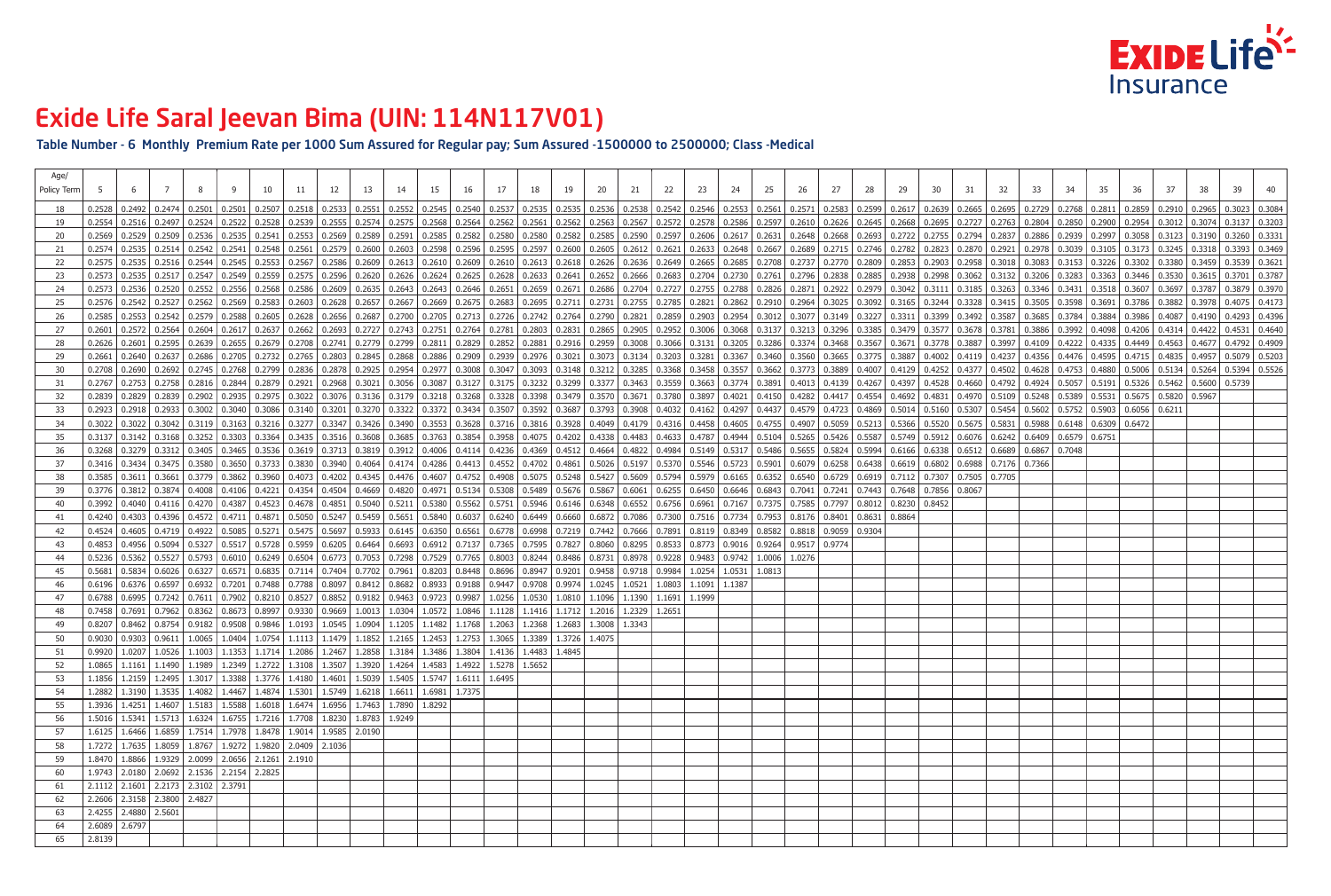Table Number - 7 Monthly Premium Rate per 1000 Sum Assured for Limited pay; Sum Assured -1500000 to 2500000; PPT - 5; Class -Medical

| Age/        |        |                                                                                |                     |        |                                |                                |                 |                                       |                                                   |                                                                                                                                                                                                                                                          |    |                   |                                                      |                                   |                                                                                           |        |        |                                          |                            |        |                                                         |        |                                                                |                 |                          |        |                   |                   |        |                   |        |
|-------------|--------|--------------------------------------------------------------------------------|---------------------|--------|--------------------------------|--------------------------------|-----------------|---------------------------------------|---------------------------------------------------|----------------------------------------------------------------------------------------------------------------------------------------------------------------------------------------------------------------------------------------------------------|----|-------------------|------------------------------------------------------|-----------------------------------|-------------------------------------------------------------------------------------------|--------|--------|------------------------------------------|----------------------------|--------|---------------------------------------------------------|--------|----------------------------------------------------------------|-----------------|--------------------------|--------|-------------------|-------------------|--------|-------------------|--------|
| Policy Term |        |                                                                                | 12.                 | 13     |                                | 15                             | 16              | 17                                    | 18                                                | 19                                                                                                                                                                                                                                                       | 20 |                   | 22                                                   | 23                                | 24                                                                                        | 25     | 26     |                                          | 28                         | 29     | 30                                                      | 31     | 32                                                             | 33              |                          | 35     | 36                |                   | 38     | 39                |        |
|             | 0.4142 | 0.4370                                                                         | 0.4589              | 0.4803 | 0.5011                         | 0.5215                         |                 | $\mid 0.5414 \mid 0.5611 \mid$        | 0.5804                                            | $0.5998$   $0.6191$   $0.6385$   $0.6581$                                                                                                                                                                                                                |    |                   |                                                      |                                   | $0.6783$   $0.6988$   $0.7198$   $0.7411$   $0.7629$   $0.7853$                           |        |        |                                          |                            |        | $\mid$ 0.8084 $\mid$ 0.8322 $\mid$ 0.8569 $\mid$        |        | $0.8827$   0.9095   0.9381                                     |                 |                          | 0.9679 | 0.9987            | 1.0305            | 1.0632 | 1.0965            | 1.1303 |
| 19          | 0.4176 | 0.4406                                                                         | 0.4628              |        | $0.4844$   0.5057   0.5266     |                                |                 | $\vert$ 0.5472 $\vert$ 0.5675 $\vert$ | 0.5876                                            | $0.6078$   0.6280   0.6484   0.6691                                                                                                                                                                                                                      |    |                   |                                                      |                                   | $\mid 0.6906 \mid 0.7124 \mid 0.7347 \mid$                                                |        |        | $0.7575$   0.7809   0.8050               |                            |        |                                                         |        | $0.8300$   0.8559   0.8829   0.9111   0.9410   0.9722   1.0046 |                 |                          |        | 1.0380            | 1.0724            | 1.1074 | 1.1429            | 1.1787 |
| -20         | 0.4196 | 0.4429   0.4655                                                                |                     |        |                                |                                |                 |                                       |                                                   | $0.4876$ $\mid$ $0.5095$ $\mid$ $0.5310$ $\mid$ $0.5523$ $\mid$ $0.5734$ $\mid$ $0.5944$ $\mid$ $0.6155$ $\mid$ $0.6368$ $\mid$ $0.6583$ $\mid$ $0.6805$ $\mid$ $0.7033$ $\mid$ $0.7265$ $\mid$ $0.7504$ $\mid$ $0.7749$ $\mid$ $0.8002$ $\mid$ $0.8264$ |    |                   |                                                      |                                   |                                                                                           |        |        |                                          |                            |        |                                                         |        | 0.8535   0.8818   0.9114   0.9428   0.9756   1.0096   1.0447   |                 |                          |        | 1.0807            | $1.1175$   1.1548 |        | 1.1925            | 1.2304 |
|             | 0.4208 |                                                                                | $0.4445$   $0.4676$ |        | $0.4904$   $0.5130$   0.5353   |                                | $0.5574$ 0.5793 |                                       |                                                   | $0.6014$ $0.6236$ $0.6460$ $0.6690$ $0.6928$ $0.7172$ $0.7421$ $0.7678$ $0.7943$ $0.8217$ $0.8501$                                                                                                                                                       |    |                   |                                                      |                                   |                                                                                           |        |        |                                          |                            |        | $\mid$ 0.8798 $\mid$ 0.9109 $\mid$ 0.9439 $\mid$ 0.9784 |        |                                                                |                 | 1.0141 1.0509 1.0888     |        | 1.1274            | 1.1667            | 1.2063 | 1.2461            | 1.2859 |
|             | 0.4218 | 0.4460                                                                         | 0.4698              |        | $0.4935$   $0.5168$   $0.5400$ |                                |                 |                                       | 0.5630   0.5860   0.6091                          |                                                                                                                                                                                                                                                          |    |                   |                                                      |                                   | $0.6326$   0.6566   0.6814   0.7069   0.7329   0.7598   0.7876   0.8163   0.8462   0.8773 |        |        |                                          |                            |        | 0.9101   0.9448   0.9809                                |        | 1.0184                                                         |                 | 1.0571 1.0969            | 1.1376 | 1.1788 1.2204     |                   | 1.2623 | 1.3042            | 1.3461 |
| 23          | 0.4231 | 0.4480                                                                         | 0.4727              |        | $0.4972$   $0.5215$   $0.5456$ |                                |                 |                                       | $\mid 0.5697 \mid 0.5939 \mid 0.6184 \mid 0.6434$ |                                                                                                                                                                                                                                                          |    |                   |                                                      |                                   | 0.6694   0.6960   0.7233   0.7514   0.7805   0.8106                                       |        |        | $0.8420$   0.8746   0.9093               |                            |        | $\mid 0.9457 \mid 0.9836 \mid 1.0230 \mid$              |        | $1.0637$   1.1055   1.1482   1.1916                            |                 |                          |        |                   | 1.2354 1.2794     | 1.3235 | $1.3678$   1.4123 |        |
|             | 0.4252 | 0.4510                                                                         | 0.4767              | 0.5022 | $0.5275$ $0.5527$              |                                |                 |                                       |                                                   | 0.5780   0.6036   0.6297   0.6569   0.6847   0.7133   0.7428   0.7733   0.8049   0.8377   0.8720   0.9086   0.9468                                                                                                                                       |    |                   |                                                      |                                   |                                                                                           |        |        |                                          |                            |        | $\vert 0.9867 \vert 1.0281$                             | 1.0709 | $1.1148$   1.1597   1.2053   1.2513                            |                 |                          |        | 1.2976 1.3441     |                   | 1.3910 | 1.4379 1.4847     |        |
|             | 0.4284 | 0.4554                                                                         | 0.4821              | 0.5087 | 0.5352   0.5617                |                                |                 | $0.5885$ 0.6157                       | 0.6441                                            | $0.6732$   0.7032   0.7341   0.7661                                                                                                                                                                                                                      |    |                   |                                                      |                                   | 0.7992   0.8337                                                                           | 0.8699 |        | 0.9083   0.9484   0.9903                 |                            |        | $1.0338$   1.0788                                       | 1.1250 | 1.1722                                                         | 1.2201          | 1.2685   1.3172          |        |                   | 1.3666 1.4160     | 1.4653 | 1.5145            | 1.5637 |
|             | 0.4332 | 0.4613                                                                         | $ 0.4892\rangle$    |        |                                | $0.5171$   0.5449   0.5729     |                 |                                       |                                                   | $\mid 0.6013 \mid 0.6310 \mid 0.6615 \mid 0.6929 \mid 0.7253 \mid 0.7588 \mid 0.7936 \mid 0.8298 \mid 0.8680 \mid 0.9083 \mid$                                                                                                                           |    |                   |                                                      |                                   |                                                                                           |        |        | $\vert 0.9505 \vert 0.9945 \vert 1.0403$ |                            |        | $1.0875$   1.1361   1.1857                              |        | 1.2362   1.2871   1.3387   1.3907                              |                 |                          |        | 1.4427            | 1.4946            | 1.5464 | 1.5981            | 1.6498 |
|             | 0.4397 | 0.4691                                                                         | 0.4983              |        | $0.5276$   0.5569   0.5867     |                                |                 |                                       |                                                   | $0.6176$   $0.6496$   $0.6824$   $0.7164$   $0.7516$   $0.7881$   $0.8262$   $0.8664$   $0.9088$   $0.9531$                                                                                                                                              |    |                   |                                                      |                                   |                                                                                           |        | 0.9994 | 1.0474 1.0971                            |                            |        | $1.1482$   1.2004   1.2535                              |        | 1.3072   1.3617   1.4165   1.4712                              |                 |                          |        | $1.5258$ 1.5804   |                   | 1.6348 | 1.6892            | 1.7436 |
|             | 0.4481 | 0.4789                                                                         | 0.5097              |        | $0.5405$   $0.5717$   $0.6039$ |                                |                 |                                       |                                                   | $0.6374$   0.6718   0.7074   0.7443   0.7827   0.8227   0.8650   0.9096   0.9562   1.0048                                                                                                                                                                |    |                   |                                                      |                                   |                                                                                           |        |        |                                          | $1.0553$   1.1076   1.1614 |        | $1.2163$   1.2721   1.3289                              |        | 1.3864                                                         |                 | 1.4440   1.5016   1.5591 |        | $1.6165$   1.6738 |                   | 1.7311 | 1.7884            | 1.8457 |
|             | 0.4586 | 0.4910                                                                         | 0.5235              | 0.5562 | $\vert 0.5897 \vert 0.6248$    |                                |                 |                                       | $0.6609$   0.6982   0.7369   0.7772               |                                                                                                                                                                                                                                                          |    |                   |                                                      |                                   | 0.8192   0.8637   0.9106   0.9596   1.0107   1.0639                                       |        |        | 1.1189   1.1754   1.2332                 |                            |        | $1.2920$   1.3521   1.4125                              |        | 1.4732                                                         |                 | $1.5338$   1.5944        | 1.6548 | 1.7152 1.7755     |                   | 1.8358 | 1.8962            | 1.9568 |
|             | 0.4714 | 0.5057                                                                         | 0.5401              | 0.5750 | 0.6116                         | 0.6494                         | 0.6885          | 0.7292                                |                                                   | $0.7715$ 0.8157                                                                                                                                                                                                                                          |    |                   | $\vert$ 0.8624 0.9117 0.9632                         |                                   | $1.0170$   1.0729   1.1308                                                                |        | 1.1903 |                                          | $1.2512$ 1.3132            |        | $1.3765$   1.4402                                       | 1.5040 | 1.5679                                                         | $1.6316$ 1.6953 |                          | 1.7589 | 1.8224            | 1.8860            | 1.9496 | 2.0134            | 2.0773 |
|             | 0.4867 | 0.5229                                                                         | 0.5596              | 0.5975 | $0.6372$ 0.6782                |                                | 0.7209          | 0.7654                                | 0.8118                                            | 0.8609                                                                                                                                                                                                                                                   |    |                   | $\vert$ 0.9127 $\vert$ 0.9669 $\vert$ 1.0235 $\vert$ |                                   | $1.0823$   1.1432                                                                         | 1.2059 | 1.2699 | 1.3355 1.4021                            |                            | 1.4691 | $1.5364$   1.6036                                       |        | 1.6708   1.7378   1.8048   1.8717                              |                 |                          |        | 1.9387            | 2.0057            | 2.0729 | 2.1402            |        |
| 32          | 0.5045 | 0.5431                                                                         | 0.5824              | 0.6240 |                                | $\mid 0.6670 \mid 0.7118 \mid$ | $0.7585$ 0.8073 |                                       | 0.8588                                            |                                                                                                                                                                                                                                                          |    |                   |                                                      |                                   | $0.9133   0.9704   1.0299   1.0919   1.1560   1.2220  $                                   | 1.2894 | 1.3585 |                                          | 1.4287 1.4993              | 1.5701 | $1.6410$   1.7117                                       |        | 1.7823   1.8529   1.9234   1.9940                              |                 |                          |        | 2.0646            | 2.1354            | 2.2064 |                   |        |
|             | 0.5251 | 0.5664                                                                         | 0.6095              |        | $0.6546$   0.7015   0.7506     |                                |                 |                                       |                                                   | $0.8019$   0.8559   0.9133   0.9733                                                                                                                                                                                                                      |    |                   |                                                      |                                   | 1.0360   1.1013   1.1688   1.2382   1.3092   1.3821                                       |        | 1.4561 | 1.5305 1.6051                            |                            |        | 1.6797   1.7542   1.8286                                |        | 1.9030   1.9773   2.0517   2.1261   2.2007   2.2755            |                 |                          |        |                   |                   |        |                   |        |
|             | 0.5487 | 0.5933                                                                         | 0.6407              | 0.6899 | 0.7414                         | 0.7954                         |                 |                                       | $0.8519$ 0.9123 0.9755                            |                                                                                                                                                                                                                                                          |    |                   |                                                      |                                   | 1.0416   1.1103   1.1814   1.2545   1.3293   1.4062   1.4841                              |        | 1.5625 | 1.6411                                   | 1.7197                     |        | 1.7982 1.8767                                           | 1.9550 | 2.0334                                                         |                 | $2.1117$ 2.1902          | 2.2689 | 2.3478            |                   |        |                   |        |
|             |        | $0.5758$   0.6248                                                              | 0.6765              | 0.7305 | 0.7872                         | 0.8468                         |                 | 0.9100   0.9766                       | 1.0462                                            |                                                                                                                                                                                                                                                          |    |                   |                                                      |                                   | $1.1185$   1.1935   1.2706   1.3494   1.4303   1.5124                                     | 1.5950 | 1.6779 | 1.7607                                   | 1.8435                     |        |                                                         |        | 1.9262   2.0088   2.0914   2.1740   2.2568   2.3397   2.4229   |                 |                          |        |                   |                   |        |                   |        |
|             | 0.6069 | 0.6610                                                                         | 0.7177              | 0.7772 | 0.8399                         | 0.9061                         | 0.9763          | 1.0496                                | 1.1258                                            | 1.2048                                                                                                                                                                                                                                                   |    |                   | $1.2861$   1.3692   1.4544                           |                                   | $1.5409$   $1.6280$   $1.7153$                                                            |        | 1.8027 | 1.8900                                   | 1.9772                     |        | $2.0643$ 2.1514                                         | 2.2385 | 2.3258                                                         | $2.4132$ 2.5010 |                          |        |                   |                   |        |                   |        |
| 37          | 0.6429 | 0.7024                                                                         | 0.7650              | 0.8309 | 0.9002                         | 0.9740                         | 1.0513          | 1.1317                                | 1.2150                                            | 1.3007                                                                                                                                                                                                                                                   |    |                   |                                                      |                                   | 1.3883   1.4780   1.5692   1.6610   1.7531                                                | 1.8453 | 1.9373 | 2.0293                                   | 2.1212                     |        | $2.2130$   2.3049                                       | 2.3970 | 2.4892                                                         | 2.5818          |                          |        |                   |                   |        |                   |        |
|             | 0.6844 | 0.7501                                                                         | 0.8193              | 0.8922 | 0.9695                         | 1.0510                         | 1.1358          | 1.2236                                | 1.3140                                            | 1.4064                                                                                                                                                                                                                                                   |    | $1.5008$   1.5970 | 1.6939                                               |                                   | $1.7910$   1.8882                                                                         | 1.9853 | 2.0824 | 2.1793                                   | 2.2762                     | 2.3731 | 2.4703                                                  | 2.5676 | 2.6653                                                         |                 |                          |        |                   |                   |        |                   |        |
|             | 0.7320 | 0.8047                                                                         | 0.8814              | 0.9623 | 1.0482                         | 1.1377                         | 1.2303          | 1.3257                                | 1.4232                                            | 1.5225                                                                                                                                                                                                                                                   |    |                   | 1.6240   1.7262   1.8287                             |                                   | 1.9312   2.0337   2.1361                                                                  |        | 2.2384 | 2.3406                                   | 2.4430                     |        | 2.5455 2.6482                                           | 2.7513 |                                                                |                 |                          |        |                   |                   |        |                   |        |
|             | 0.7866 | 0.8672                                                                         | 0.9523              | 1.0424 | 1.1368                         | 1.2346                         | 1.3352          | 1.4382                                | 1.5429                                            | 1.6497                                                                                                                                                                                                                                                   |    |                   |                                                      | 1.7575   1.8657   1.9740   2.0822 | 2.1903                                                                                    | 2.2982 | 2.4062 | 2.5142 2.6224                            |                            |        | 2.7309 2.8397                                           |        |                                                                |                 |                          |        |                   |                   |        |                   |        |
|             | 0.8493 | 0.9388                                                                         | 1.0330              | 1.1326 | 1.2359                         | 1.3421                         |                 | $1.4508$   1.5614                     | 1.6737                                            | 1.7876                                                                                                                                                                                                                                                   |    |                   |                                                      |                                   | 1.9018   2.0162   2.1304   2.2445   2.3585   2.4725                                       |        | 2.5866 | 2.7009                                   | 2.8154                     | 2.9303 |                                                         |        |                                                                |                 |                          |        |                   |                   |        |                   |        |
|             | 0.9211 | 1.0201                                                                         | 1.1246              | 1.2337 | 1.3459                         | 1.4608                         | 1.5775          | 1.6958                                | 1.8159                                            | 1.9366                                                                                                                                                                                                                                                   |    |                   |                                                      |                                   | 2.0574 2.1780 2.2986 2.4190 2.5394 2.6599                                                 |        | 2.7807 | 2.9017                                   | 3.0231                     |        |                                                         |        |                                                                |                 |                          |        |                   |                   |        |                   |        |
|             | 1.0028 | 1.1121                                                                         | 1.2272              | 1.3459 | 1.4673                         | 1.5907                         | 1.7155          | 1.8419                                | 1.9694                                            | 2.0970                                                                                                                                                                                                                                                   |    |                   |                                                      | 2.2246   2.3519   2.4792   2.6065 | 2.7338                                                                                    | 2.8614 | 2.9893 | 3.1176                                   |                            |        |                                                         |        |                                                                |                 |                          |        |                   |                   |        |                   |        |
|             |        | $1.0953$   1.2157   1.3412                                                     |                     | 1.4696 | 1.6001                         | 1.7321                         | 1.8652          |                                       | $1.9996$ 2.1346                                   |                                                                                                                                                                                                                                                          |    |                   |                                                      |                                   | 2.2694   2.4041   2.5387   2.6732   2.8079   2.9428   3.0780                              |        | 3.2136 |                                          |                            |        |                                                         |        |                                                                |                 |                          |        |                   |                   |        |                   |        |
|             |        |                                                                                |                     |        |                                |                                |                 |                                       |                                                   | 1.1990   1.3310   1.4668   1.6049   1.7446   1.8852   2.0267   2.1693   2.3119   2.4544   2.5967   2.7390   2.8815   3.0242   3.1672   3.3107                                                                                                            |    |                   |                                                      |                                   |                                                                                           |        |        |                                          |                            |        |                                                         |        |                                                                |                 |                          |        |                   |                   |        |                   |        |
|             |        |                                                                                |                     |        |                                |                                |                 |                                       |                                                   | 1.3143   1.4577   1.6039   1.7518   1.9006   2.0500   2.2001   2.3509   2.5017   2.6524   2.8031   2.9538   3.1049   3.2562   3.4081                                                                                                                     |    |                   |                                                      |                                   |                                                                                           |        |        |                                          |                            |        |                                                         |        |                                                                |                 |                          |        |                   |                   |        |                   |        |
| -47         |        |                                                                                |                     |        |                                |                                |                 |                                       |                                                   | 1.4409 1.5956 1.7523 1.9100 2.0682 2.2265 2.3855 2.5451 2.7047 2.8642 3.0239 3.1838 3.3441 3.5050                                                                                                                                                        |    |                   |                                                      |                                   |                                                                                           |        |        |                                          |                            |        |                                                         |        |                                                                |                 |                          |        |                   |                   |        |                   |        |
|             |        |                                                                                |                     |        |                                |                                |                 |                                       |                                                   | 1.5785 1.7443 1.9115 2.0793 2.2471 2.4148 2.5830 2.7519 2.9210 3.0902 3.2597 3.4297 3.6001                                                                                                                                                               |    |                   |                                                      |                                   |                                                                                           |        |        |                                          |                            |        |                                                         |        |                                                                |                 |                          |        |                   |                   |        |                   |        |
|             |        |                                                                                |                     |        |                                |                                |                 |                                       |                                                   | 1.7261   1.9032   2.0811   2.2592   2.4371   2.6148   2.7929   2.9717   3.1512   3.3310   3.5112   3.6919                                                                                                                                                |    |                   |                                                      |                                   |                                                                                           |        |        |                                          |                            |        |                                                         |        |                                                                |                 |                          |        |                   |                   |        |                   |        |
| 50          |        |                                                                                |                     |        |                                |                                |                 |                                       |                                                   | 1.8829 2.0713 2.2603 2.4493 2.6379 2.8263 3.0151 3.2048 3.3955 3.5868 3.7787                                                                                                                                                                             |    |                   |                                                      |                                   |                                                                                           |        |        |                                          |                            |        |                                                         |        |                                                                |                 |                          |        |                   |                   |        |                   |        |
| 51          |        | 2.0480 2.2480 2.4487 2.6492 2.8494 3.0496 3.2500 3.4516 3.6544 3.8582          |                     |        |                                |                                |                 |                                       |                                                   |                                                                                                                                                                                                                                                          |    |                   |                                                      |                                   |                                                                                           |        |        |                                          |                            |        |                                                         |        |                                                                |                 |                          |        |                   |                   |        |                   |        |
| 52          |        | 2.2207   2.4325   2.6457   2.8587   3.0715   3.2845   3.4979   3.7123   3.9282 |                     |        |                                |                                |                 |                                       |                                                   |                                                                                                                                                                                                                                                          |    |                   |                                                      |                                   |                                                                                           |        |        |                                          |                            |        |                                                         |        |                                                                |                 |                          |        |                   |                   |        |                   |        |
|             |        | 2.4003   2.6248   2.8513   3.0779   3.3046   3.5316   3.7592   3.9878          |                     |        |                                |                                |                 |                                       |                                                   |                                                                                                                                                                                                                                                          |    |                   |                                                      |                                   |                                                                                           |        |        |                                          |                            |        |                                                         |        |                                                                |                 |                          |        |                   |                   |        |                   |        |
|             |        | 2.5867   2.8250   3.0659   3.3074   3.5493   3.7917   4.0347                   |                     |        |                                |                                |                 |                                       |                                                   |                                                                                                                                                                                                                                                          |    |                   |                                                      |                                   |                                                                                           |        |        |                                          |                            |        |                                                         |        |                                                                |                 |                          |        |                   |                   |        |                   |        |
| 55          |        | 2.7802 3.0337 3.2904 3.5483 3.8068 4.0660                                      |                     |        |                                |                                |                 |                                       |                                                   |                                                                                                                                                                                                                                                          |    |                   |                                                      |                                   |                                                                                           |        |        |                                          |                            |        |                                                         |        |                                                                |                 |                          |        |                   |                   |        |                   |        |
|             |        | 2.9818 3.2523 3.5263 3.8022 4.0789                                             |                     |        |                                |                                |                 |                                       |                                                   |                                                                                                                                                                                                                                                          |    |                   |                                                      |                                   |                                                                                           |        |        |                                          |                            |        |                                                         |        |                                                                |                 |                          |        |                   |                   |        |                   |        |
| 57          |        | 3.1934 3.4827 3.7759 4.0714                                                    |                     |        |                                |                                |                 |                                       |                                                   |                                                                                                                                                                                                                                                          |    |                   |                                                      |                                   |                                                                                           |        |        |                                          |                            |        |                                                         |        |                                                                |                 |                          |        |                   |                   |        |                   |        |
|             |        | $3.4174$ 3.7274 4.0419                                                         |                     |        |                                |                                |                 |                                       |                                                   |                                                                                                                                                                                                                                                          |    |                   |                                                      |                                   |                                                                                           |        |        |                                          |                            |        |                                                         |        |                                                                |                 |                          |        |                   |                   |        |                   |        |
| 59          |        | 3.6568 3.9897                                                                  |                     |        |                                |                                |                 |                                       |                                                   |                                                                                                                                                                                                                                                          |    |                   |                                                      |                                   |                                                                                           |        |        |                                          |                            |        |                                                         |        |                                                                |                 |                          |        |                   |                   |        |                   |        |
| 60          | 3.9152 |                                                                                |                     |        |                                |                                |                 |                                       |                                                   |                                                                                                                                                                                                                                                          |    |                   |                                                      |                                   |                                                                                           |        |        |                                          |                            |        |                                                         |        |                                                                |                 |                          |        |                   |                   |        |                   |        |